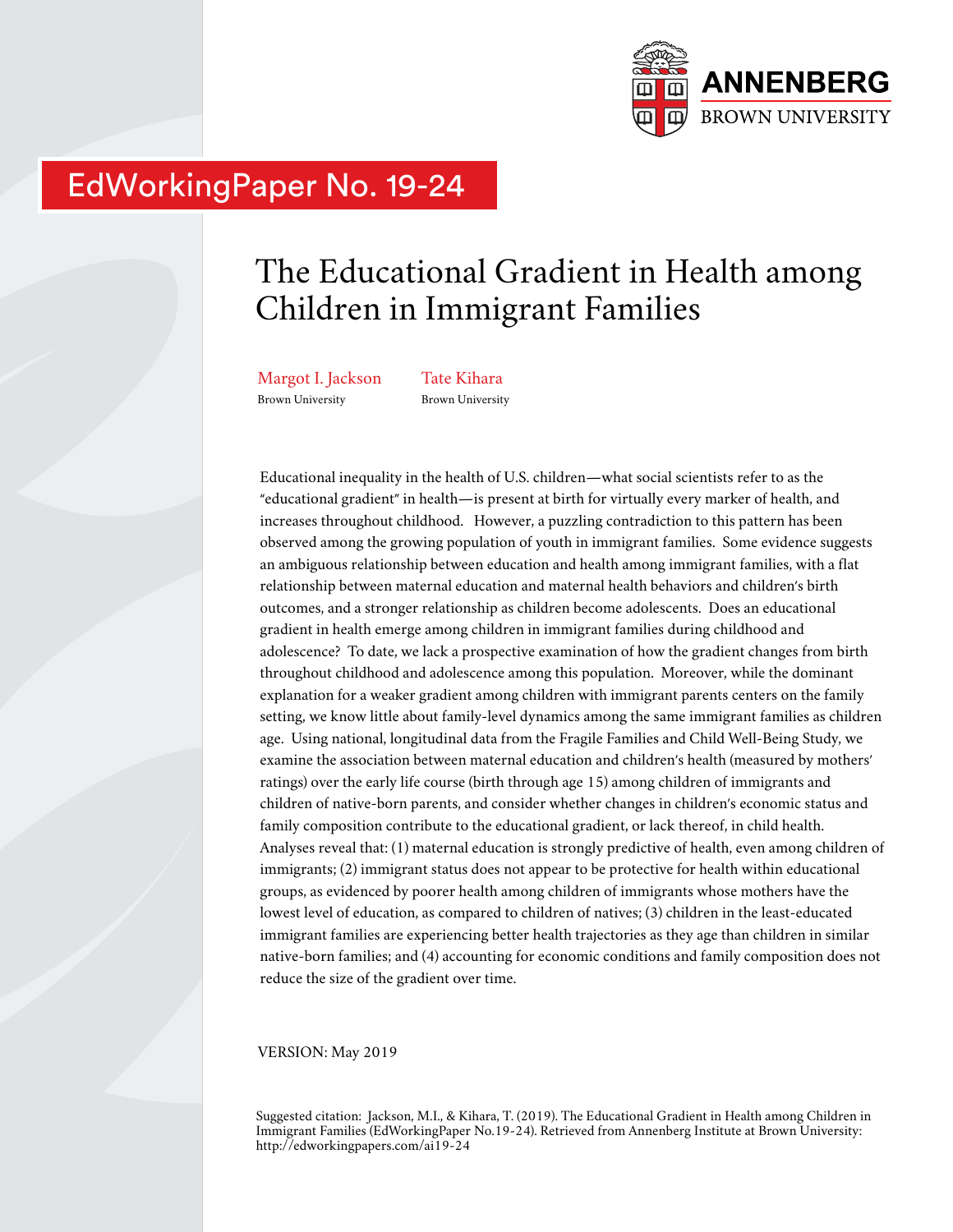# **The Educational Gradient in Health among Children in Immigrant Families**

Margot I. Jackson\* and Tate Kihara Brown University

\*Corresponding author. [margotj@brown.edu](mailto:margotj@brown.edu) 401.863.3192. Brown University Department of Sociology, Box 1916, Providence RI 02912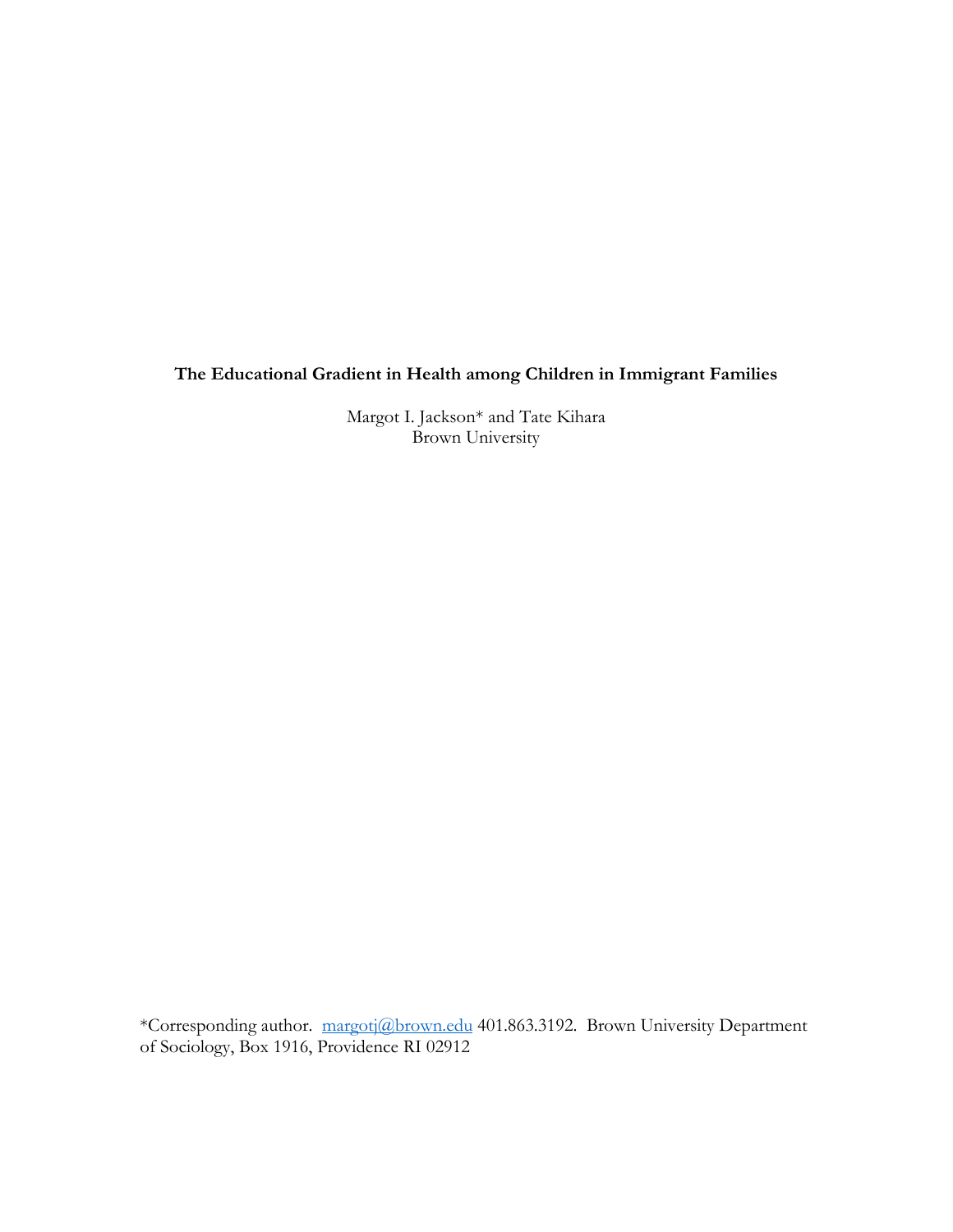# **The Educational Gradient in Health among Children in Immigrant Families**

# **Abstract:**

Educational inequality in the health of U.S. children—what social scientists refer to as the "educational gradient" in health—is present at birth for virtually every marker of health, and increases throughout childhood. However, a puzzling contradiction to this pattern has been observed among the growing population of youth in immigrant families. Some evidence suggests an ambiguous relationship between education and health among immigrant families, with a flat relationship between maternal education and maternal health behaviors and children's birth outcomes, and a stronger relationship as children become adolescents. Does an educational gradient in health emerge among children in immigrant families during childhood and adolescence? To date, we lack a prospective examination of how the gradient changes from birth throughout childhood and adolescence among this population. Moreover, while the dominant explanation for a weaker gradient among children with immigrant parents centers on the family setting, we know little about family-level dynamics among the same immigrant families as children age. Using national, longitudinal data from the Fragile Families and Child Well-Being Study, we examine the association between maternal education and children's health (measured by mothers' ratings) over the early life course (birth through age 15) among children of immigrants and children of native-born parents, and consider whether changes in children's economic status and family composition contribute to the educational gradient, or lack thereof, in child health. Analyses reveal that: (1) maternal education is strongly predictive of health, even among children of immigrants; (2) immigrant status does not appear to be protective for health within educational groups, as evidenced by poorer health among children of immigrants whose mothers have the lowest level of education, as compared to children of natives; (3) children in the least-educated immigrant families are experiencing better health trajectories as they age than children in similar native-born families; and (4) accounting for economic conditions and family composition does not reduce the size of the gradient over time.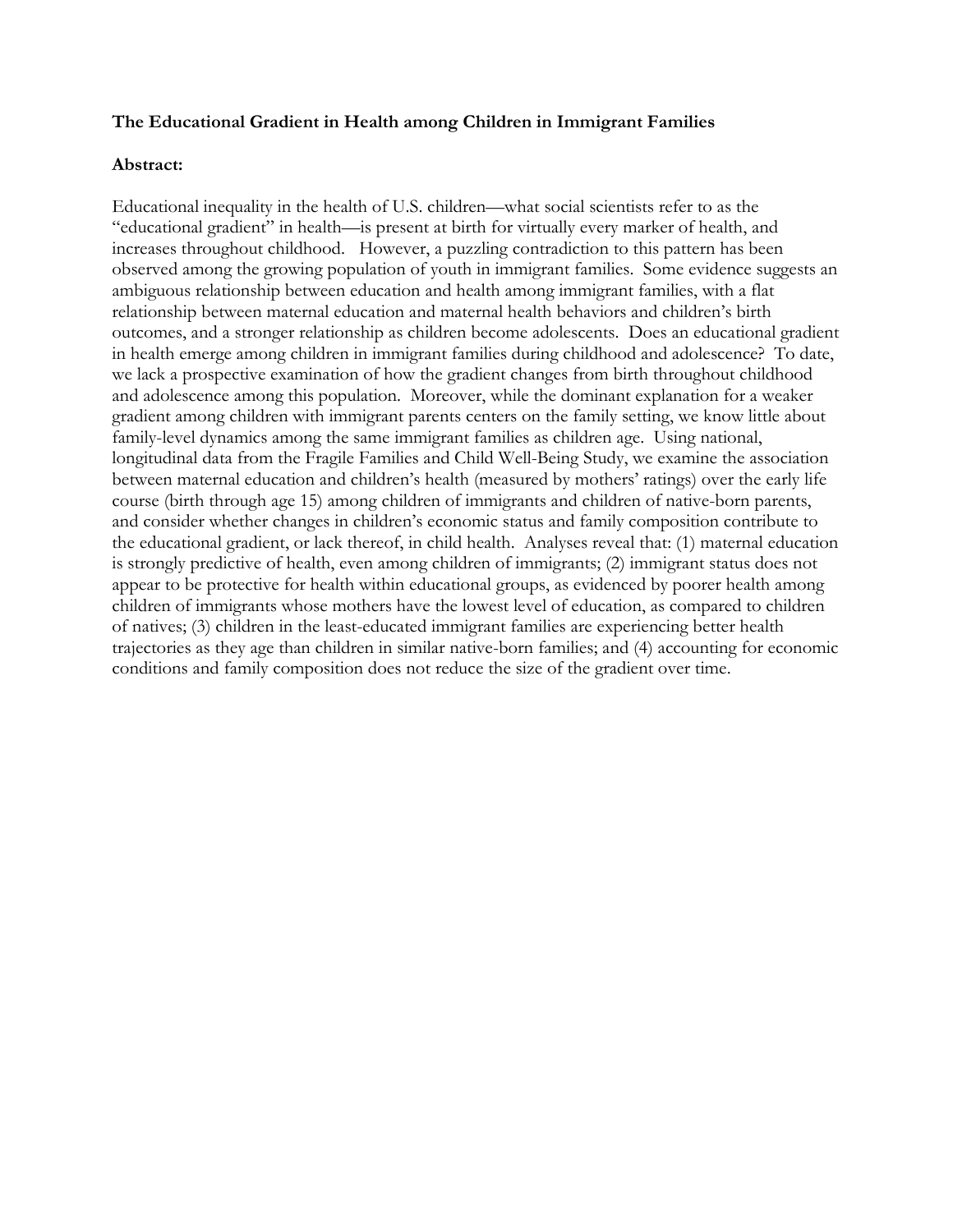#### **The Educational Gradient in Health among Children in Immigrant Families**

#### **Introduction**

Socioeconomic disparities in the health of U.S. children—what social scientists refer to as the "SES gradient" in health—are present at birth for virtually every marker of health, and increase throughout childhood (Adler et al. 1994; Currie and Stabile 2003; Finch 2003). Pronounced inequalities in health so early in life have important effects throughout the life course, given the strong effects of child health not only on health later in life, but also on educational achievement and attainment (Conley and Bennett 2000; Jackson 2009), earnings and labor force participation (Currie and Stabile 2006; Palloni 2006). However, a puzzling contradiction to this pattern has been observed among the growing population of youth in immigrant families—those who are foreignborn or have a foreign-born parent—who make up roughly 25% of United States children and adolescents ages 18 and below (Migration Policy Institute 2016). Some evidence suggests an ambiguous relationship between socioeconomic status and health among immigrant families, with a flat relationship between maternal education and maternal health behaviors, children's birth outcomes and overweight/obesity around the time of school entry (Balistreri and Van Hook 2009; Goldman et al. 2006; Jackson, Kiernan and McLanahan 2012), and an emerging gradient among adolescents in immigrant families (Jackson 2011). A simultaneous literature documents an "epidemiological paradox" of favorable health among immigrants and their babies, despite a greater likelihood of socioeconomic disadvantage than the native-born population (Abraido-Lanza et al. 1999; Markides and Coreil 1986).

Evidence—though equivocal—of weaker educational gradients among young children in immigrant families, combined with evidence of a stronger relationship as children become adolescents, suggests that an educational gradient in health may emerge during childhood or adolescence among children with immigrant parents. To date, however, we lack a prospective, life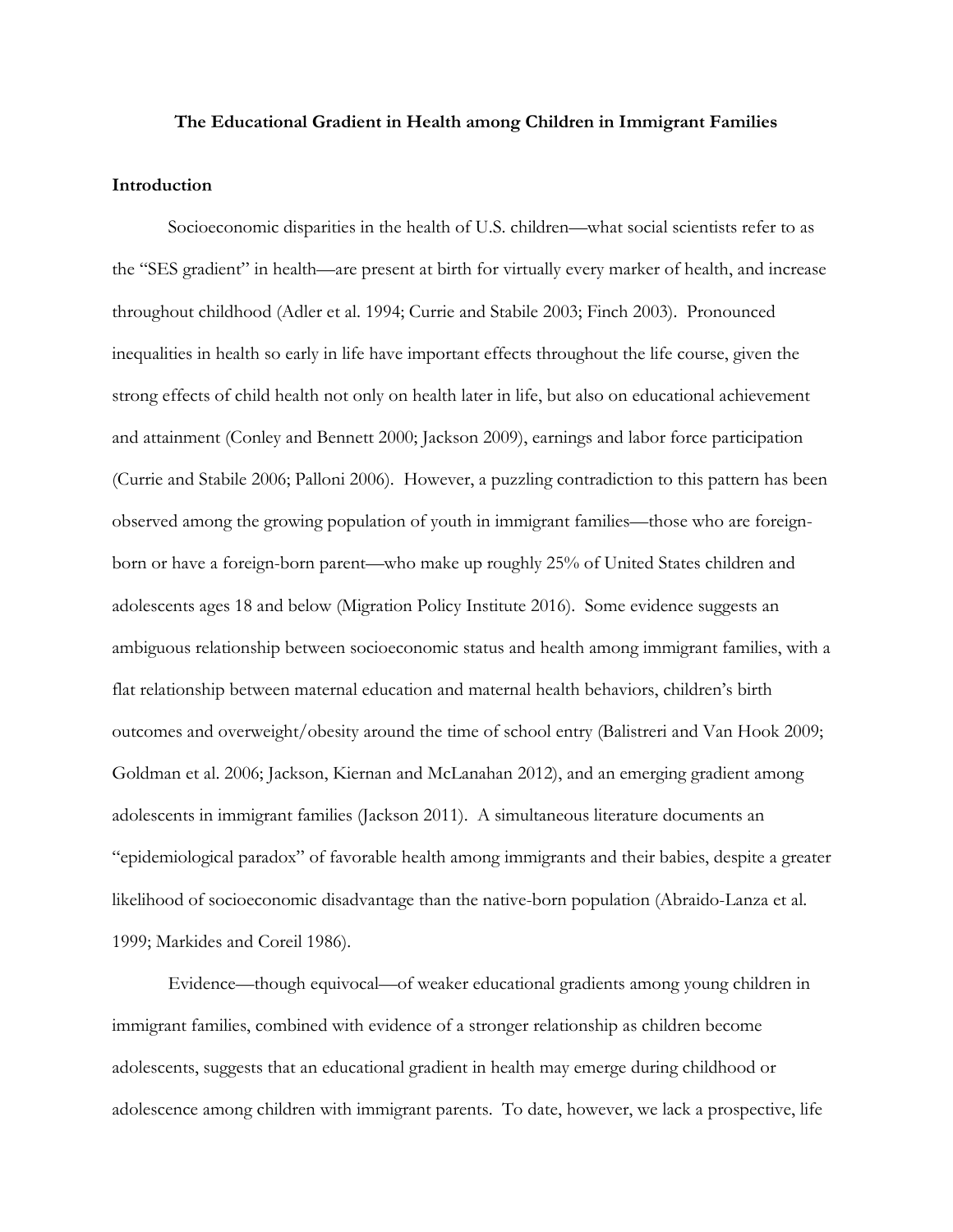course examination of how the influence of SES on health—that is, the size of the gradient changes from birth into adolescence among children in immigrant families. Moreover, while the dominant explanation for a weaker gradient among children of immigrants centers on the family setting, we know little about whether changing family-level dynamics as children age—especially economic conditions and family composition that vary by nativity—contribute to health inequality between children in immigrant and native-born families. Using national, longitudinal data from the Fragile Families and Child Well-Being Study, we examine the association between maternal education and children's health over the early life course among children of immigrants and children of native-born parents, and consider whether trajectories of children's economic status and living arrangements contribute to the educational gradient in child health.

#### **Background**

#### *The Educational Gradient in Child Health*

There is a well-established socioeconomic gradient in health among U.S. adults, whereby higher levels of education and income strongly predict better health, whether health is measured with respect to chronic conditions, disability, or acute illness (Lynch 2003; Marmot et al. 1991; Smith 2007; Winkleby et al. 1992). Maternal education is particularly strongly associated with children's development, providing parents and children with access to services and networks that facilitate social mobility (Harding, Morris, and Hughes 2015; Kalil, Ryan and Corey 2012; Petersen et al. 2000) and acting as a strong predictor of two of the most important family resources for children's development: economic resources and family structure (McLanahan 2004). While research on the educational gradient in health has disproportionately focused on adults, there are also strong gradients among children. Children in highly educated and higher-income families have lower levels of infant mortality and better parent-rated health than their peers, as well as substantially fewer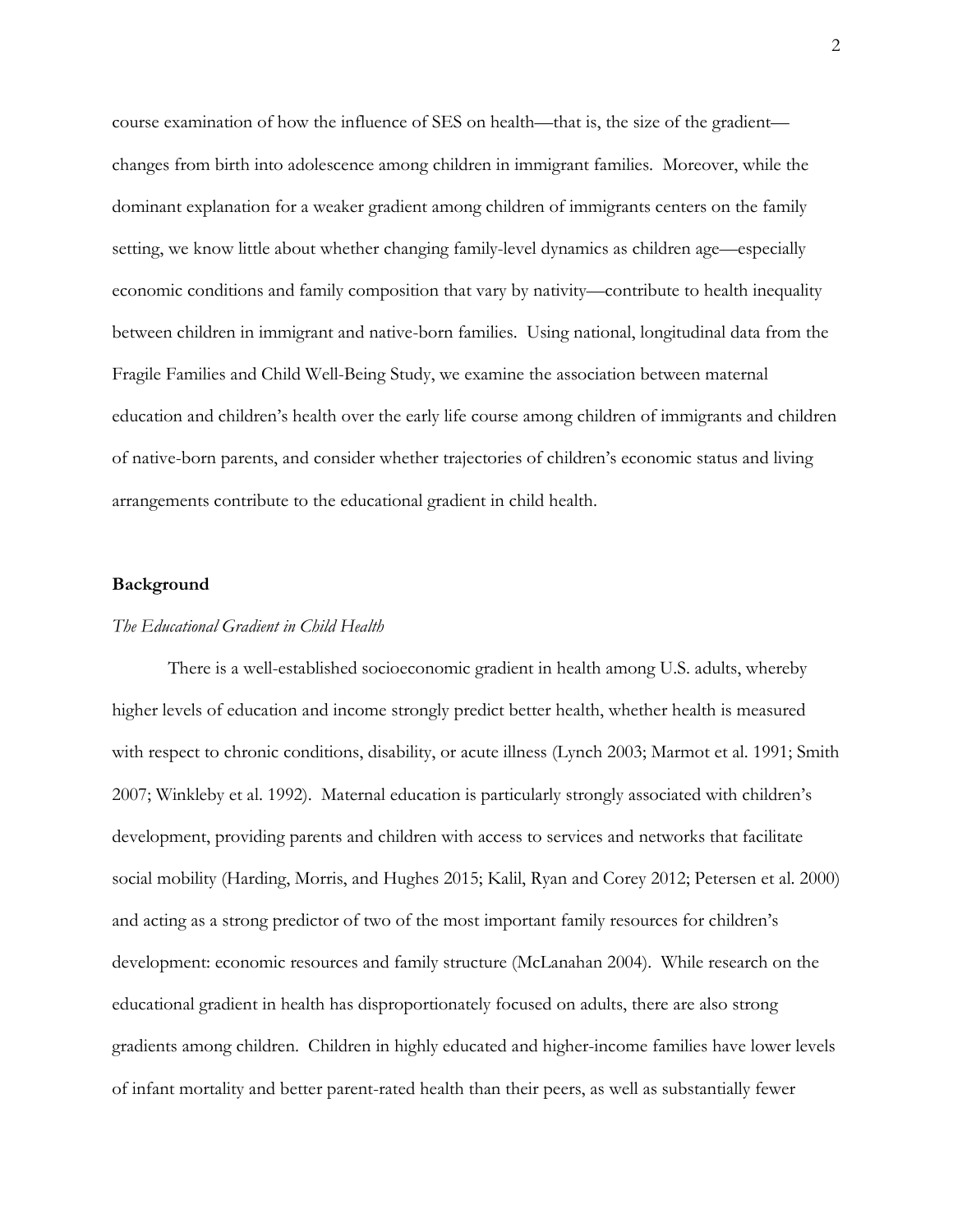chronic physical conditions (e.g., asthma and diabetes) (Case, Lubotsky and Paxson 2002; Finch 2003). This relationship holds for all racial and ethnic groups among native-born children, though disparities are weaker among Hispanics and Asians (Kimbro et al. 2008).<sup>[1](#page-5-0)</sup>

Though there is less evidence on how the influence of education on child health extends beyond birth and varies across developmental stages, existing evidence falls roughly into two categories—evidence for a stronger influence of education (and socioeconomic status more broadly) in the "sensitive period" of early childhood, and evidence for a risk accumulation model in which the influence of education is not visible until later ages. In support of the sensitive period hypothesis, living in a poor family during early childhood is more strongly related to academic achievement than exposure to poverty in middle childhood (Duncan et al. 1998; Duncan, Ziol-Guest and Kalil 2010). In addition, some evidence suggests that socioeconomic differences in health are less pronounced in later childhood than in earlier childhood, perhaps due to the offsetting influence of settings beyond the family (West 1997; West and Sweeting 2004; Chen et al. 2002). This evidence would predict either parallel or converging health trajectories between educational groups as children age, as depicted in Figures 1A and 1B. However, there is also evidence that the influence of SES on the health of the total population of U.S. children increases with age (Case, Lubotsky and Paxson 2002; Chen et al. 2006), an increase driven by the occurrence of more health problems among lower-SES children, rather than by their differential response to a health problem (Currie and Stabile 2003). In this scenario, educational differences in health would diverge with age, as shown in Figure 1C.

<span id="page-5-0"></span> $<sup>1</sup>$  It is also important to point out that, though race is highly correlated with socioeconomic resources, abundant</sup> evidence documents an independent association between race and health. At all levels of socioeconomic status, black children are more likely than both their white and nonwhite peers to be born with a low birth weight, to have asthma and other chronic physical health conditions, and to be overweight or obese (Currie 2005; Lu and Halfon 2003; McDaniel, Paxson and Waldfogel 2006).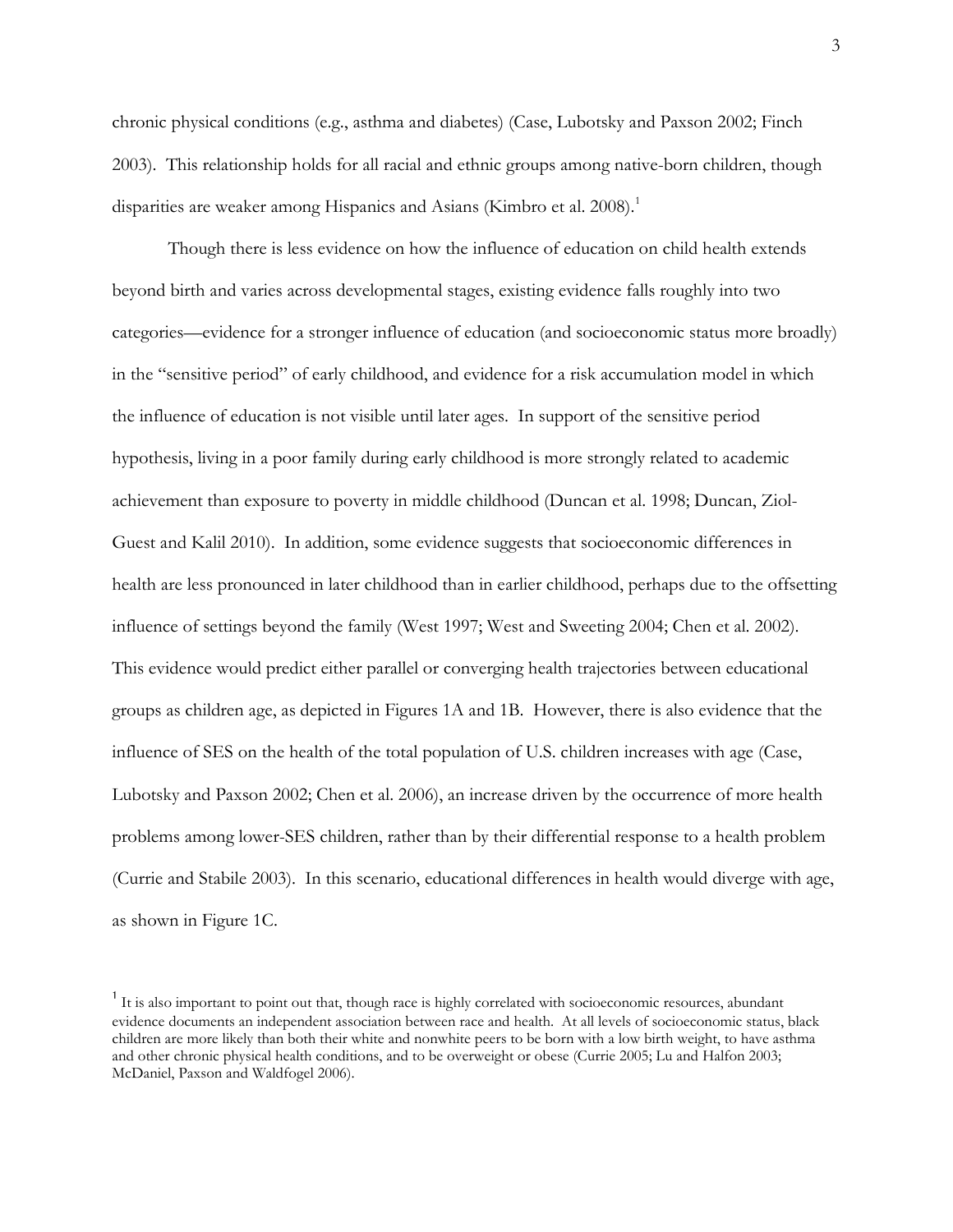#### *The Complicating Role of Immigrant Status*

Challenging evidence that parental education and health go hand in hand is the weaker relationship between education and health among immigrant adults than among native-born adults (Goldman et al. 2006; Kimbro et al. 2008) and among the Hispanic population as a whole, net of nativity (Balistreri and Van Hook 2009). Weaker educational gradients in birth outcomes are also observed among babies born to immigrant vs. native-born mothers (Jackson, Kiernan and McLanahan 2012). A separate, though related, literature documents what is sometimes referred to as an "immigrant paradox:" despite a sometimes higher likelihood of low SES, immigrant mothers have healthier behaviors and there is also evidence of better health among these women and their babies, as compared to non-Hispanic white mothers (Jasso et al. 2004; Landale, Oropesa and Gorman 1999).

The existing literature suggests two possible patterns among immigrant families as their children age. First, the educational gradient in health may be weaker, and remain so with age, among children in immigrant families. One driver of weaker social gradients in health among children in immigrant families could be mothers' health behaviors. Foreign-born Hispanic mothers, for example, are more likely than native-born mothers to avoid smoking, to breastfeed and to fully immunize their children (Anderson et al. 1997; Kimbro et al. 2008). In some cases, the healthiest behaviors and outcomes are observed among the most socioeconomically disadvantaged immigrant families (Balistreri and Van Hook 2009; Jackson, Kiernan and McLanahan 2012), consistent with the idea of a "paradox" of favorable health outcomes among socioeconomically disadvantaged immigrants compared to their native-born peers (Hummer et al. 1999; Markides and Coreil 1986; but see Padilla et al. 2002). Healthier behaviors among socioeconomically disadvantaged immigrant mothers, as well as other factors such as selective migration, could produce a weaker gradient with age among children of immigrants. Figures 2A and 2B depict this possibility, whereby there are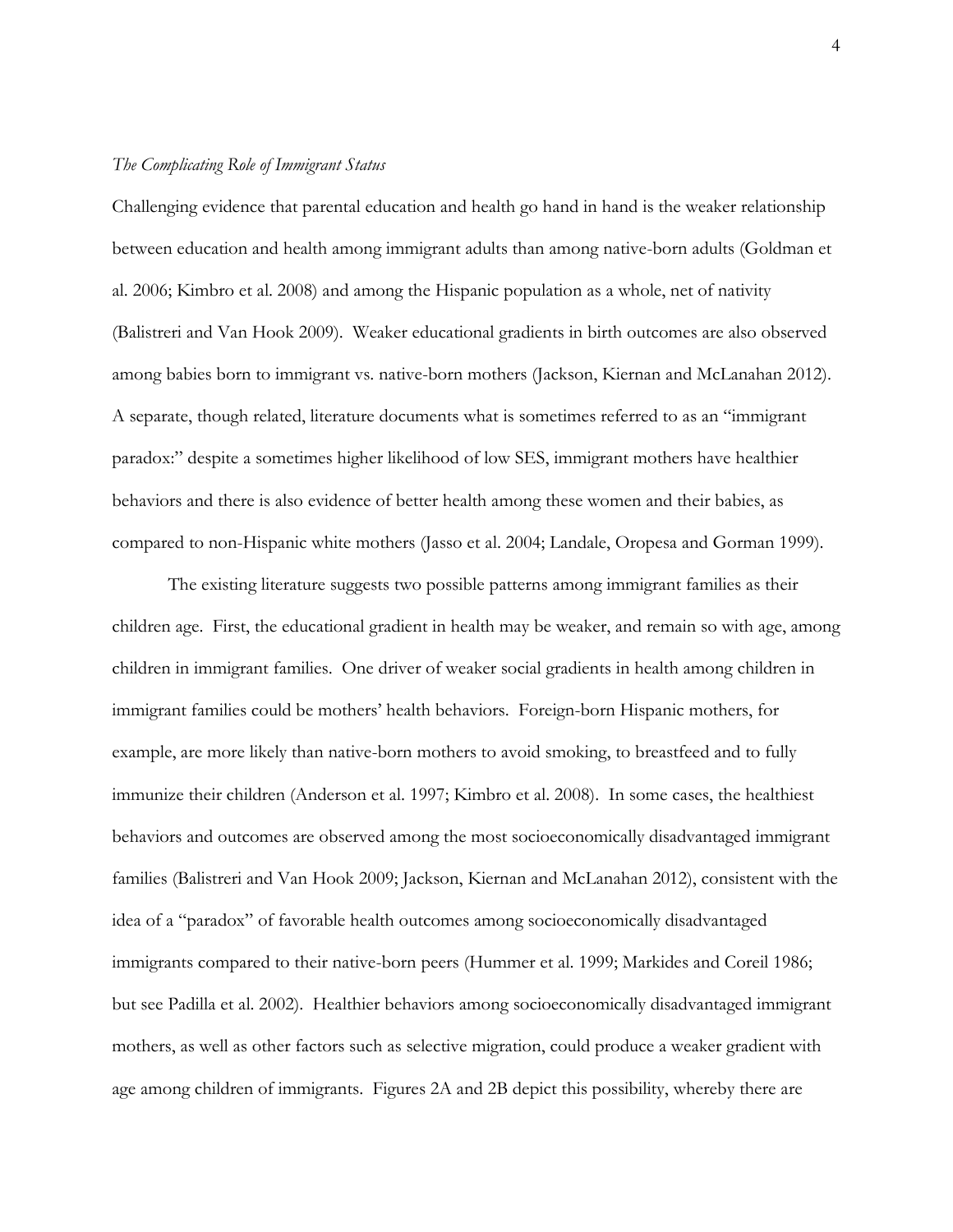smaller educational differences in health among children in immigrant families than among those in native-born families, and those differences either remain stable or decrease with age. In this scenario, research on the immigrant paradox would predict that the educational gradient in health is weaker among children of immigrants because of healthier patterns among lower-educated immigrant mothers. Immigrant status is not a proxy for maternal education, but a weaker educational gradient may be driven by lower-educated families.

Second, it is possible that the educational gradient is initially weaker among children in immigrant families, but increases as children age. Figure 2C depicts this possibility, whereby educational differences in health increase/diverge. Existing cross-sectional evidence suggests that while immigrant mothers and children should exhibit healthier outcomes than their peers from later generations (Gordon-Larsen, Adair and Popkin 2003; Popkin and Udry 1998), this advantage should decline with time, producing convergence between children of immigrants and natives as educational differences in behaviors and circumstances emerge *within* immigrant families (e.g, Akresh 2007; Antecol and Bedard 2006; Franzini et al. 2001; Marmot and Syme 1976). In this scenario, the pace of health decline is expected to be faster among immigrants and their children than among nativeborn mothers and their children, which may produce educational divergence among children of immigrants. This pattern may be driven by a process of "unhealthy acculturation," whereby immigrants—perhaps especially lower-educated immigrants—may adopt behaviors that more closely resemble those of their similarly educated native-born peers (Antecol and Bedard 2006). Changing access to healthy foods, as well as changes in family and peer networks in households, communities and the workplace may lead to changes in health behaviors and overall well-being (Akresh 2007; Franzini et al. 2001). In order to distinguish acculturative changes specific to immigrant families from developmental changes that occur among all children with age, it is important to examine age patterns among both children of immigrants and natives (Fuligni 2001).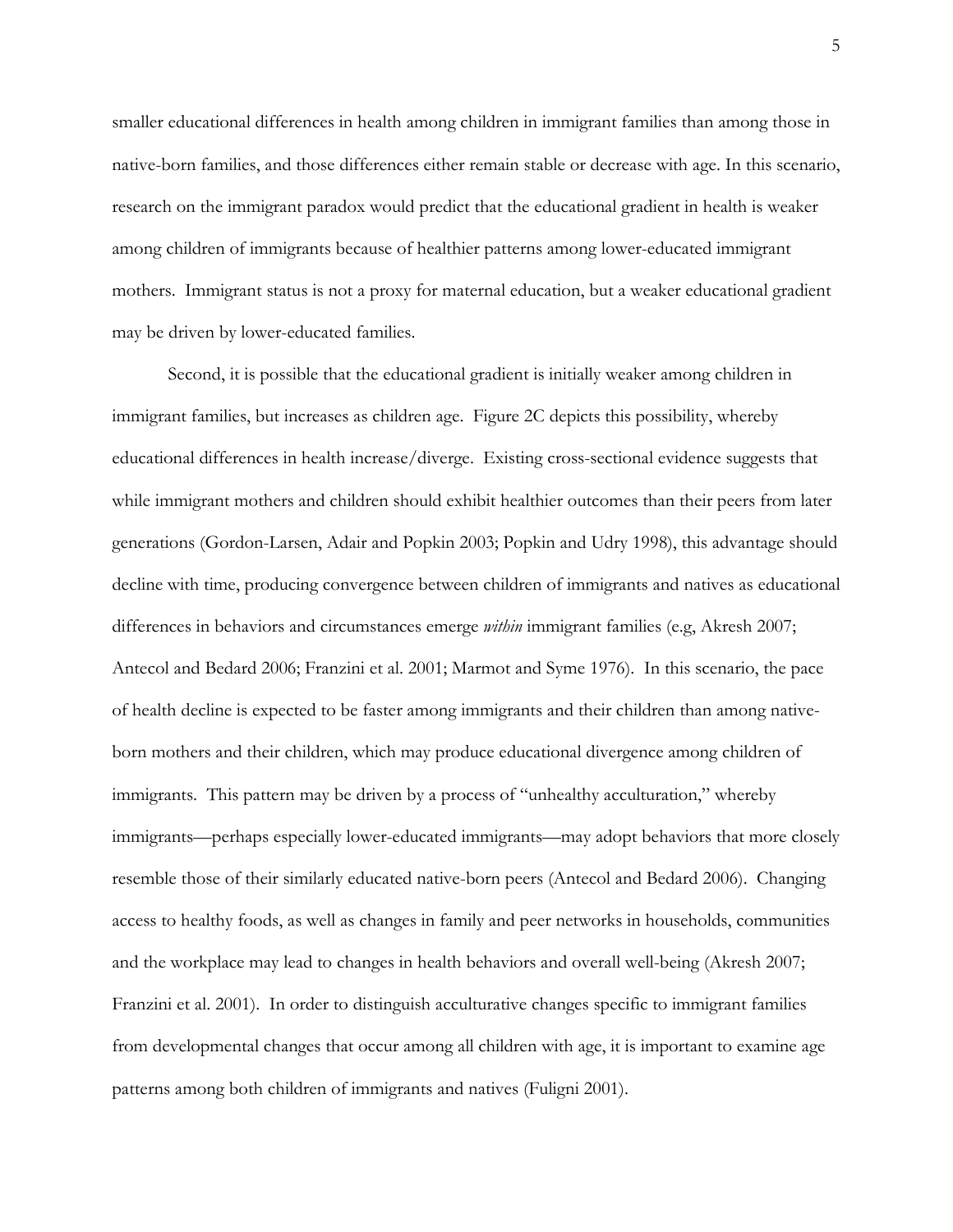In addition, this scenario may also lead to converging health *across* nativity groups—that is, the health of children of less-educated immigrant mothers may converge with the health of children of less-educated U.S.-born mothers. Some evidence documents an educational gradient in healthrelated outcomes among adolescents and adults in immigrant families, whereby these adolescents with college-educated mothers have a lower BMI than those with the most poorly-educated parents, as well as a significantly slower pace of weight gain during the transition to adulthood (Jackson 2011). A lack of an educational gradient among infants in immigrant families, combined with the presence of a gradient by the time they become adolescents, would be consistent with the possibility that the educational gradient in health among children in immigrant families emerges during childhood or adolescence.

#### *The Role of Changing Economic Conditions and Family Composition*

The dominant explanation put forth for the possibility of declining health and increasing inequality as children in immigrant families age emphasizes changing social relationships, particularly deteriorating kin and non-kin environments due to processes of acculturation that lead immigrants' circumstances to more closely resemble those of their native-born peers (e.g., Finch, Frank and Vega 2004). Most existing research relies on markers such as English language ability or years in the U.S. to proxy for acculturation (see Lara et al. 2005). Despite substantial variation in the economic conditions and family composition of immigrant and native-born families, little is known about how these differences, as well as changes in these circumstances as children age, may explain an educational gradient in health among children of immigrants. The connection between education and health may remain stable over time among children of immigrants if increasing economic resources enable the maintenance of better health. Alternatively, the educational gradient in child health may become more pronounced as children age if educational differences in family structure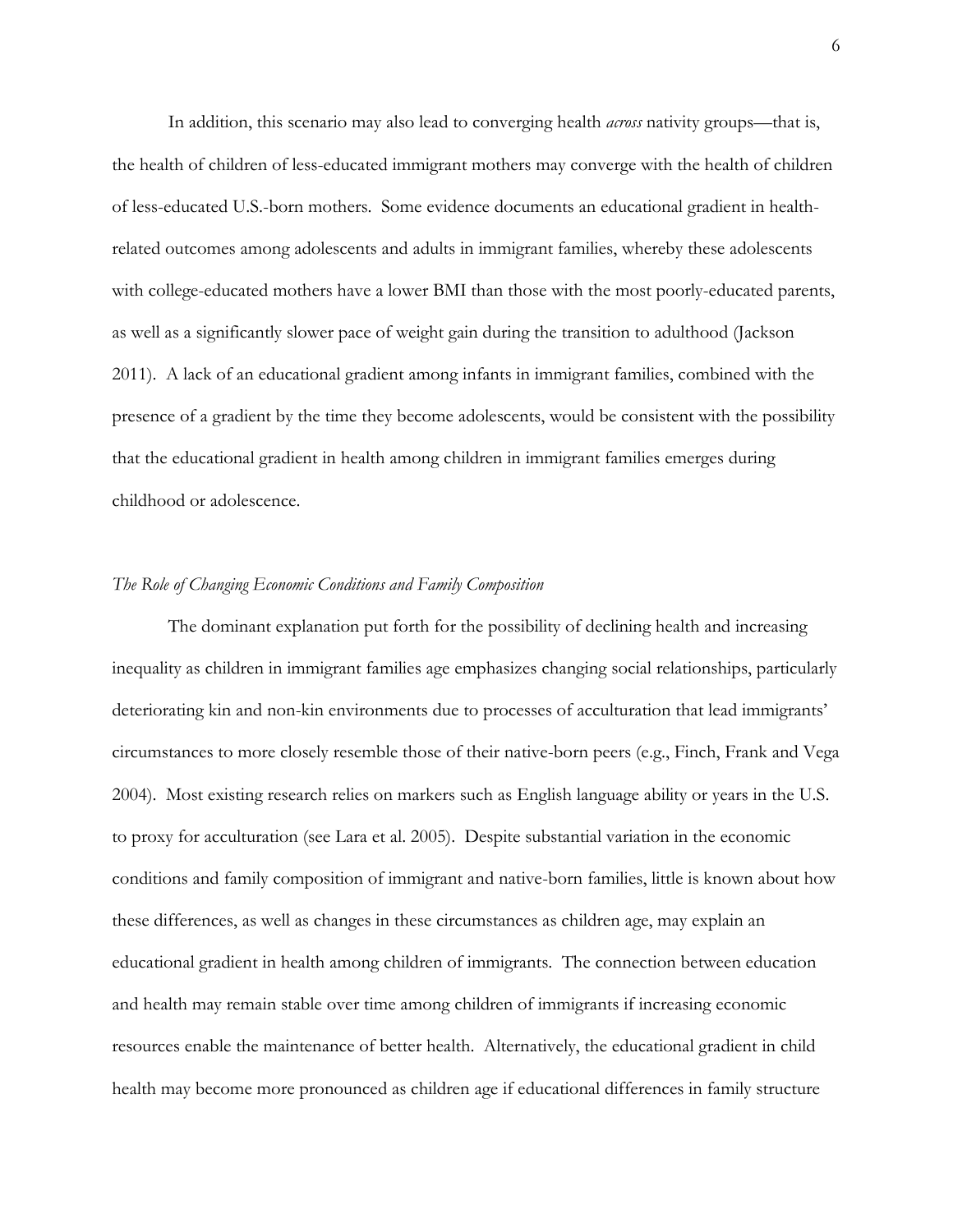and composition in immigrant families begin to more strongly resemble patterns among native-born families. Longitudinal data will afford examination of the extent to which time-varying patterns of economic conditions and family composition, which we will consider as indicators of acculturation, explain age patterns in the educational gradient in child health among immigrant families.

*Economic Circumstances*. First, it is possible that the economic circumstances of children in immigrant families improve over time. Research on earnings growth and social mobility among immigrants suggests that foreign-born adults experience earnings growth with increasing time in the U.S. (Akresh 2008; Akresh 2011; Duleep 2002). There is ample evidence that education strongly predicts income (e.g., Goldin and Katz 1999), and that chronic exposure to poverty is negatively associated with cognitive development, learning and long-term economic status [\(Wagmiller et al.](https://www.ncbi.nlm.nih.gov/pmc/articles/PMC5857959/#R65)  [2006\)](https://www.ncbi.nlm.nih.gov/pmc/articles/PMC5857959/#R65). Children in low-educated immigrant families may be less likely to experience chronic economic disadvantage than their native-born peers if they experience economic mobility as they age. In this case, consistent with the scenario of parallel educational trends in Figure 2A, an initially weaker educational gradient in health may remain weaker over time because improving economic resources allow immigrant parents to provide a healthier environment for their children. Simultaneously, however, children in immigrant families may be more likely to experience economic disadvantage at a young age, during a more sensitive period of development. Early-life exposure to economic disadvantage may have a more durable impact on health than exposure at later ages [\(Jackson 2010;](https://www.ncbi.nlm.nih.gov/pmc/articles/PMC5857959/#R30) [Palloni 2006;](https://www.ncbi.nlm.nih.gov/pmc/articles/PMC5857959/#R59) Torche 2011), potentially offsetting or weakening any positive health effects of economic mobility as children age. In addition, the greater need among immigrants to support extended family in both the United States and the country of origin (e.g., Portes, Haller and Guarnizo 2002) may contribute to the dilution of economic resources in the immediate family unit as children age. In that case, the educational gradient in child health among children in immigrant families may increase with age, consistent with the scenario of divergence in Figure 2C.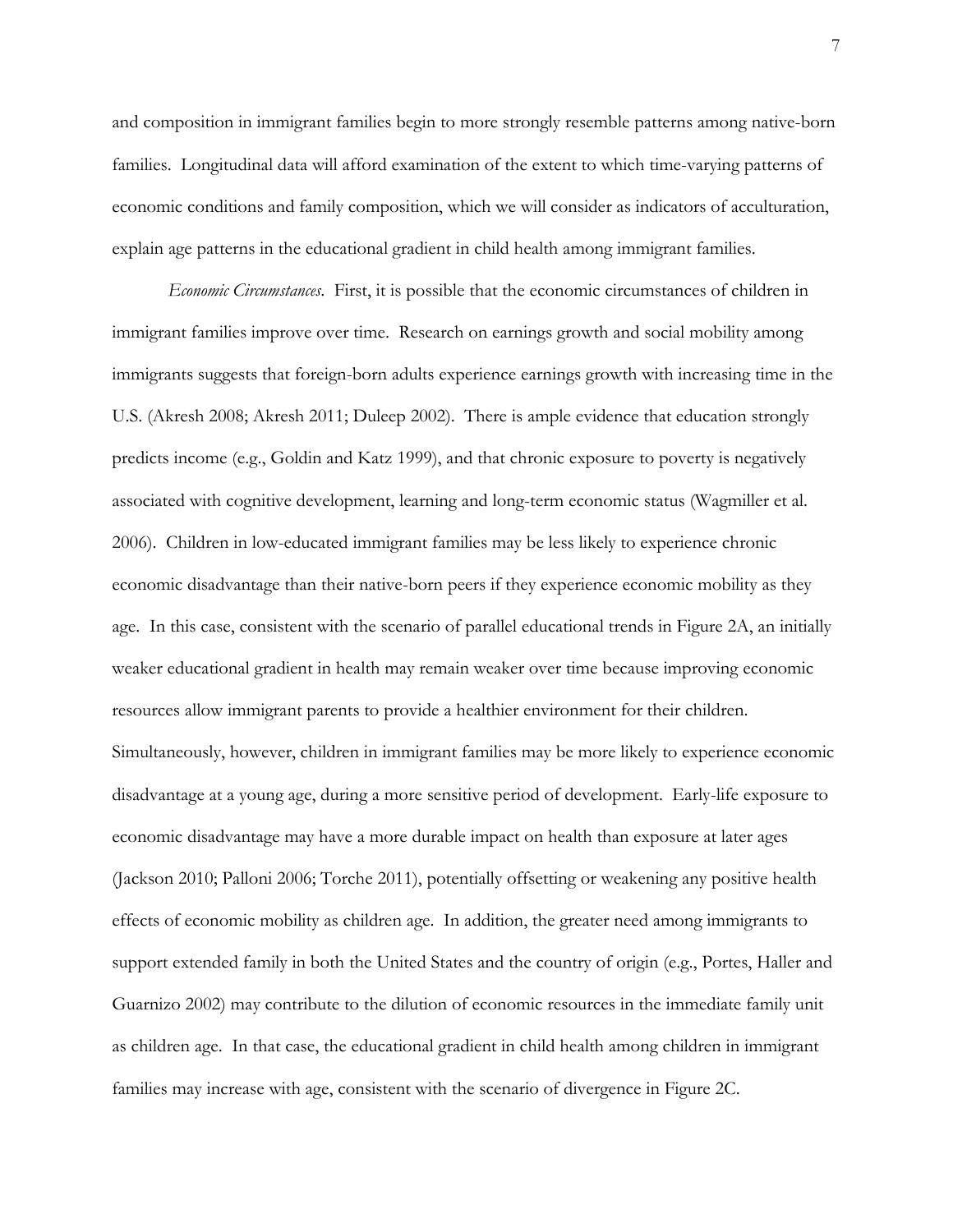*Family Composition*. Occurring alongside improvements in economic circumstances may be changes in family and household composition among some immigrant families. Children in immigrant families are more likely than their peers in native-born families to live with two parents (Landale, Oropesa and Bradatan 2006) and to live with extended family members in both "vertical" (e.g., grandparent) and "horizontal" (e.g., other extended kin) arrangements (Glick, Bean and Van Hook 1997; Landale, Thomas and Van Hook 2011). As children age, however, processes of acculturation may lead patterns of family dissolution in immigrant families may become more similar to those in the overall population (Landale, Thomas and Van Hook 2011), in which half of all children will experience residence in a single-parent (usually mother-headed) family (Heuveline, Timberlake and Furstenberg 2003). These patterns may become unequally distributed by education in immigrant families, given the strong relationship between education and family structure and parental living arrangements, union dissolution and single motherhood (e.g., [Edin, Kefalas and Reed](https://www.ncbi.nlm.nih.gov/pmc/articles/PMC5857959/#R20)  [2004;](https://www.ncbi.nlm.nih.gov/pmc/articles/PMC5857959/#R20) [Ellwood and Jencks 2004;](https://www.ncbi.nlm.nih.gov/pmc/articles/PMC5857959/#R21) McLanahan 2004; [McLanahan and Percheski 2008\)](https://www.ncbi.nlm.nih.gov/pmc/articles/PMC5857959/#R49). Because children in single-parent households may receive fewer resources in the form of money and time, and because family structure and instability in family structure is strongly associated with children's development (e.g., [Amato 2005;](https://www.ncbi.nlm.nih.gov/pmc/articles/PMC5857959/#R5) [McLanahan, Tach and Schneider 2013\)](https://www.ncbi.nlm.nih.gov/pmc/articles/PMC5857959/#R50), an increasing likelihood of unstable family structure among lower-educated immigrant families may lead the educational gradient in child health to increase with age in immigrant families. That is, we would observe the pattern of divergence depicted in Figure 2C, partly driven by changes in family composition among low-educated immigrant families.

### **Data**

Data for this research come from the Fragile Families and Child Well-Being Study (FFS), a representative survey of a national population in the United States, containing rich longitudinal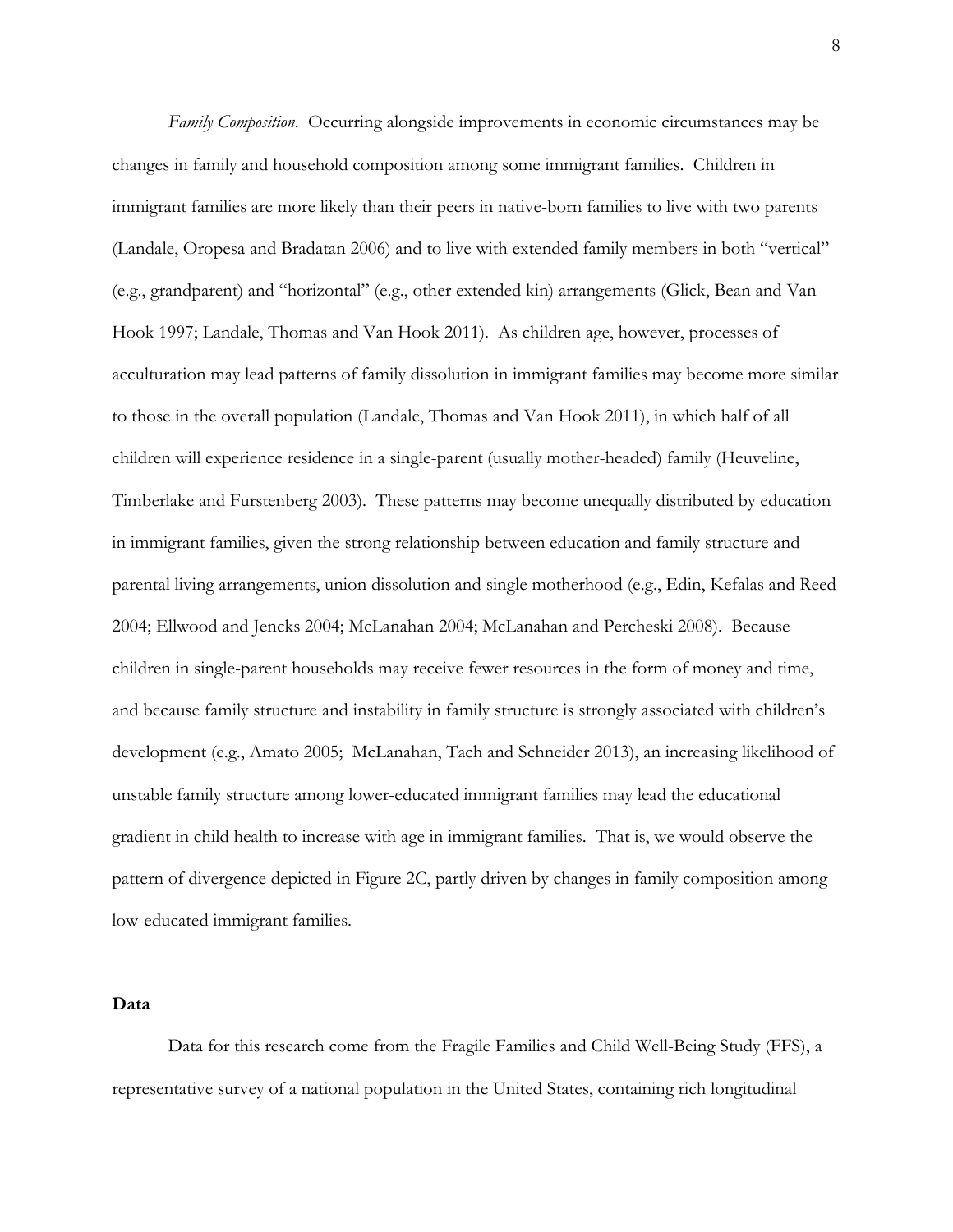information on children's family environments, health and development, as well as an oversample of disadvantaged and ethnic minority families. The FFS follows 5,000 children who were born between 1998 and 2000 in large U.S. cities. Births to unmarried parents are oversampled, and parents (mothers, and most fathers) were interviewed in the hospital around the time of the child's birth. Additional interviews were conducted at ages one, three, five, nine and 15. We use data through age 15. With the use of survey weights, FFS data represent births in large U.S. cities (those with populations greater than 200,000).

FFS data are excellent for the purposes of this research, given the inclusion of socioeconomically disadvantaged populations as well as repeated measures of family socioeconomic conditions, child health, and family circumstances. In addition, the FFS is currently the only national and longitudinal birth cohort study in the United States that permits prospective observation of children from birth through age 15.<sup>[2](#page-11-0)</sup> The FFS sample of immigrant and native-born mothers is very similar to national samples (vital statistics), as are multivariate relationships between our variables of interest. In addition, the FFS is likely to be more representative of immigrant and native-born mothers than other surveys. By using a hospital-based sampling frame, FFS response rates are higher than those in surveys that interview parents at home, or that sample from birth records. Baseline response rates were between 75% (unmarried fathers) and 87% (unmarried mothers), while subsequent response rates were 91 % (age 1), 88 % (age 3), 87 % (age 5), 76 % (age 9) and 77% (age 15) for mothers who completed the baseline interview and were eligible (focal child not deceased or adopted). Our analytic sample consists of 3,862 children, with information provided from interviews with mothers until age 9, and then interviews with primary caregivers at

<span id="page-11-0"></span><sup>&</sup>lt;sup>2</sup> For example, the Early Childhood Longitudinal Study-Birth Cohort tracks children from birth only through kindergarten entry. The National Longitudinal Survey of Youth 1979 (NLSY79) Children and Young Adults collects information on children born only to NLSY79 mothers.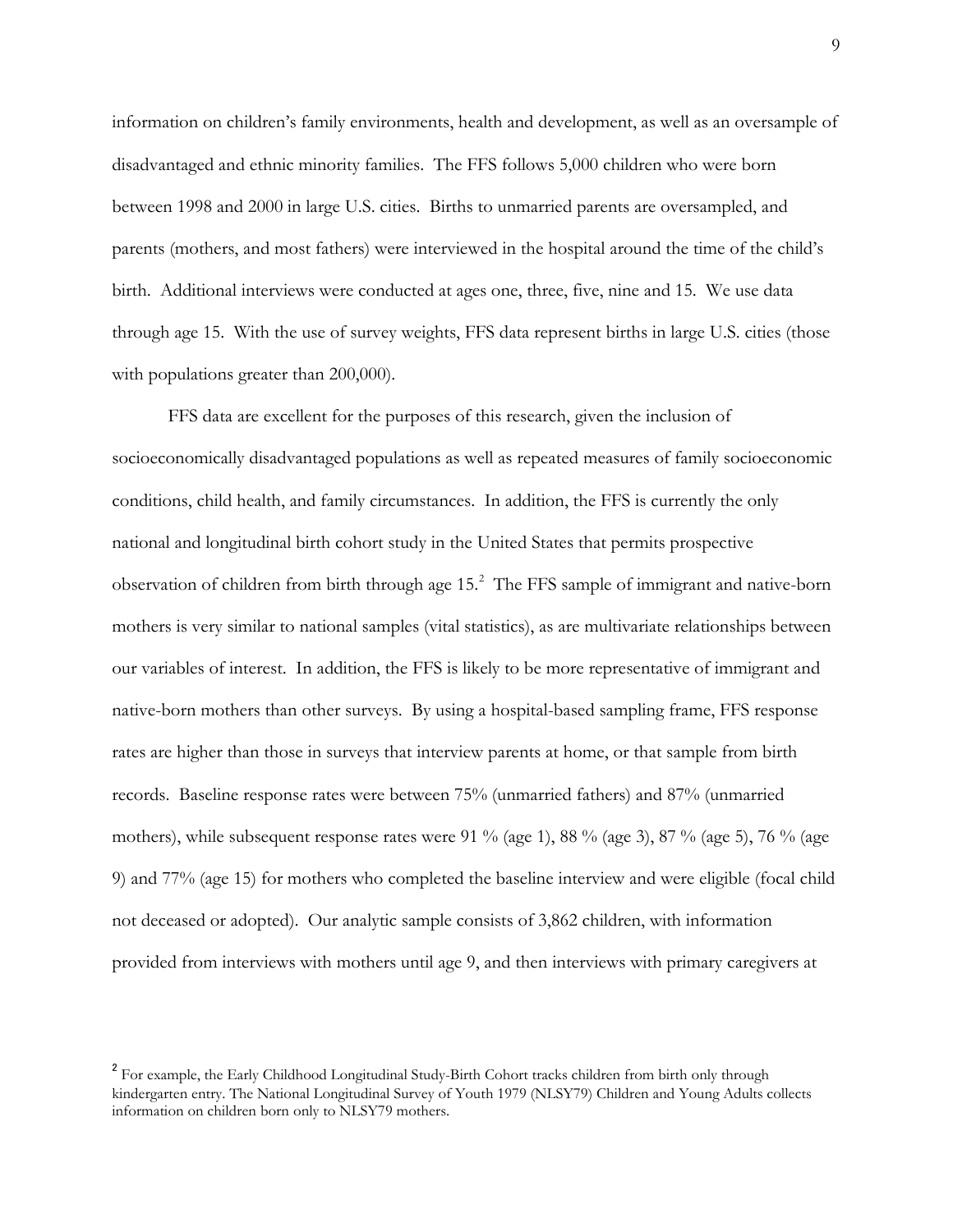age 15. In our age 15 sample, children whose primary caregivers were not mothers (12.1 percent) were excluded.

#### **Measures**

**Nativity and Race/Ethnicity.** All FFS children are native-born, but parents can be foreign-born, permitting separation of children of immigrants (those with foreign-born mothers) and children of natives (those with U.S.-born mothers). We also measure race/ethnicity, given pronounced racial and ethnic differences in children's health (Flores, Olson and Tomany-Korman 2005; Flores and Tomany-Korman 2008). Though sample sizes do not permit disaggregating by children's race and ethnicity, we measure four categories: non-Hispanic white, non-Hispanic black, Hispanic, and other (which includes Asian respondents and others who do not identify as white, black or Hispanic).

**Maternal Education.** We focus on maternal education, separating mothers with less than a high school education, a high school diploma, some college, and a college diploma or higher. We treat maternal education as a time-varying variable because a non-negligible proportion of mothers in the sample upgrade their education after their child is born. For example, while 26% of nativeborn mothers have some college education around the time of children's birth, by age 15 close to 40% of mothers have some college. Relatedly, as Table 1 shows, the proportion of native-born mothers with less than a high school education declines from 21% at birth to 11% by age 15. Educational continuation also occurs to a less pronounced degree among immigrant mothers. These patterns of educational continuation are in keeping with national statistics (Denice 2017). Results do not differ when we use a time-constant measure of maternal education at baseline.

**Child Health.** The focal measure of child health is *mothers' rating of children's health* on a fourpoint scale ranging from fair/poor (1) to excellent (4). Child health is measured at ages one, three,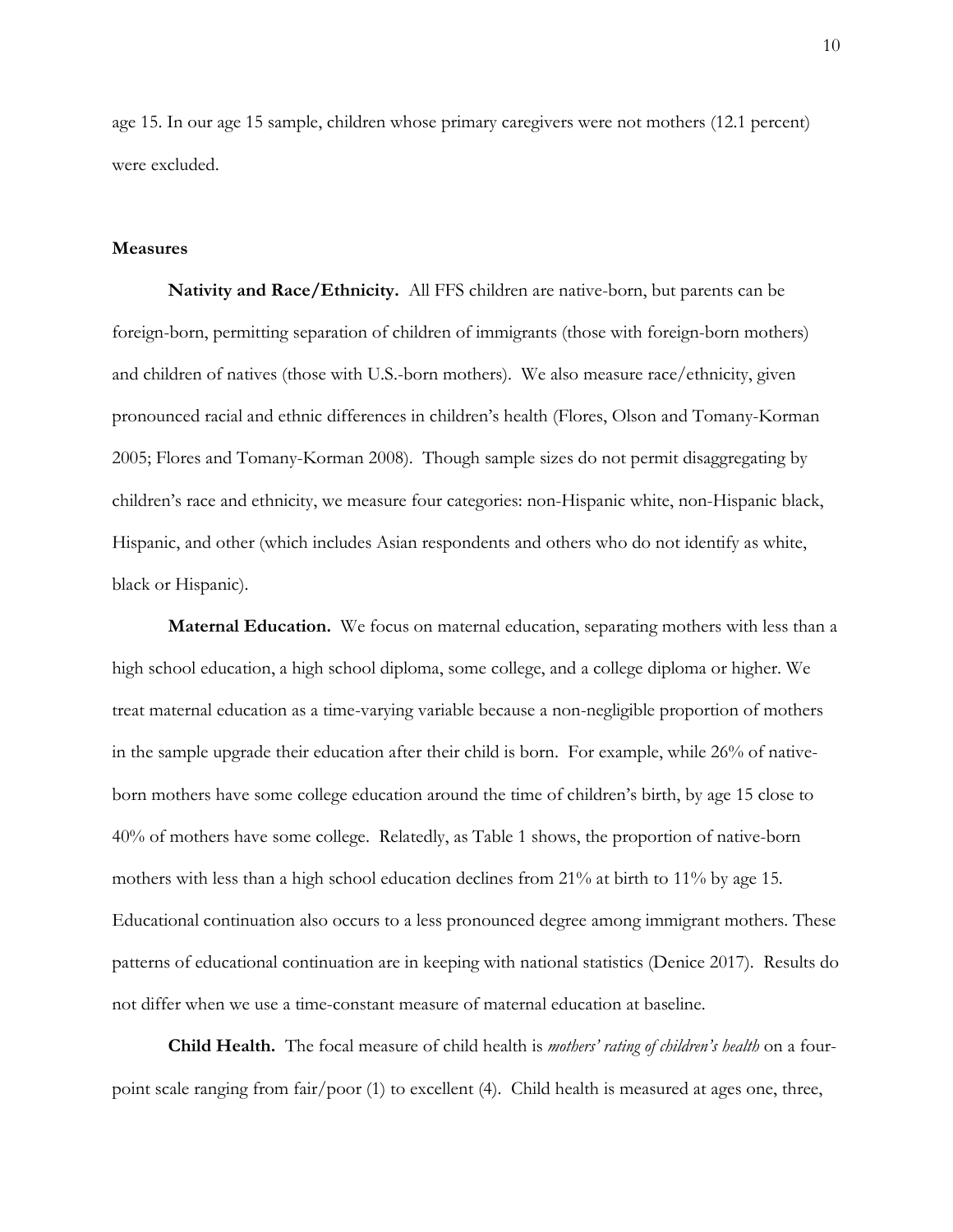five, nine and 15. Previous work has shown that foreign-born Hispanics tend to report poorer health, even after adjusting for clinical measures of physical and mental health (Franzini and Eugenia Fernandez-Esquer 2004), but that controlling for the language of the interview explains much of this difference (Viruell-Fuentes et al. 2011). While subject to some biases, parent and self-ratings of health are strongly predictive of clinical measures of physical and psychological health, as well as mortality (Boardman 2006; Idler and Benyamini 1997). Parents' ratings of their children's health are strongly correlated with measures of children's chronic conditions and their effects, including the number of hospitalization episodes, the numbers of school days missed and the number of chronic conditions (e.g., Case, Lubotsky and Paxson 2002; Currie and Stabile 2003). In addition, parents' ratings of their children's health do not vary systematically with parents' own health status (Dadds et al. 1995), and are highly correlated with physician assessments of children's health (Case, Lubotsky and Paxson 2002). It is possible that low-SES children are more likely to have undiagnosed conditions, which may lead to an underestimate of poor health among this group of children, and an underestimate of the educational gradient in child health.

**Economic Conditions***.* In order to measures changes in children's economic conditions as an indicator of acculturation, we use a time-varying continuous measure of the household poverty ratio (adjusted for household size and the number of children) at ages zero, one, three, five, nine and 15 to measure family income. In supplementary analyses, we also examine binary measures that create thresholds for children living in or near poverty (e.g, below 200% of the federal poverty line) vs. those with a higher income, and the results do not change.

**Family Composition***.* We use three time-varying measures of family composition. First, at ages zero, one, three, five, nine and 15 we measure children's parental living arrangements, differentiating between children who live with their biological father (mother married or cohabiting with biological father), and those who do not. Alternative measures of living arrangements,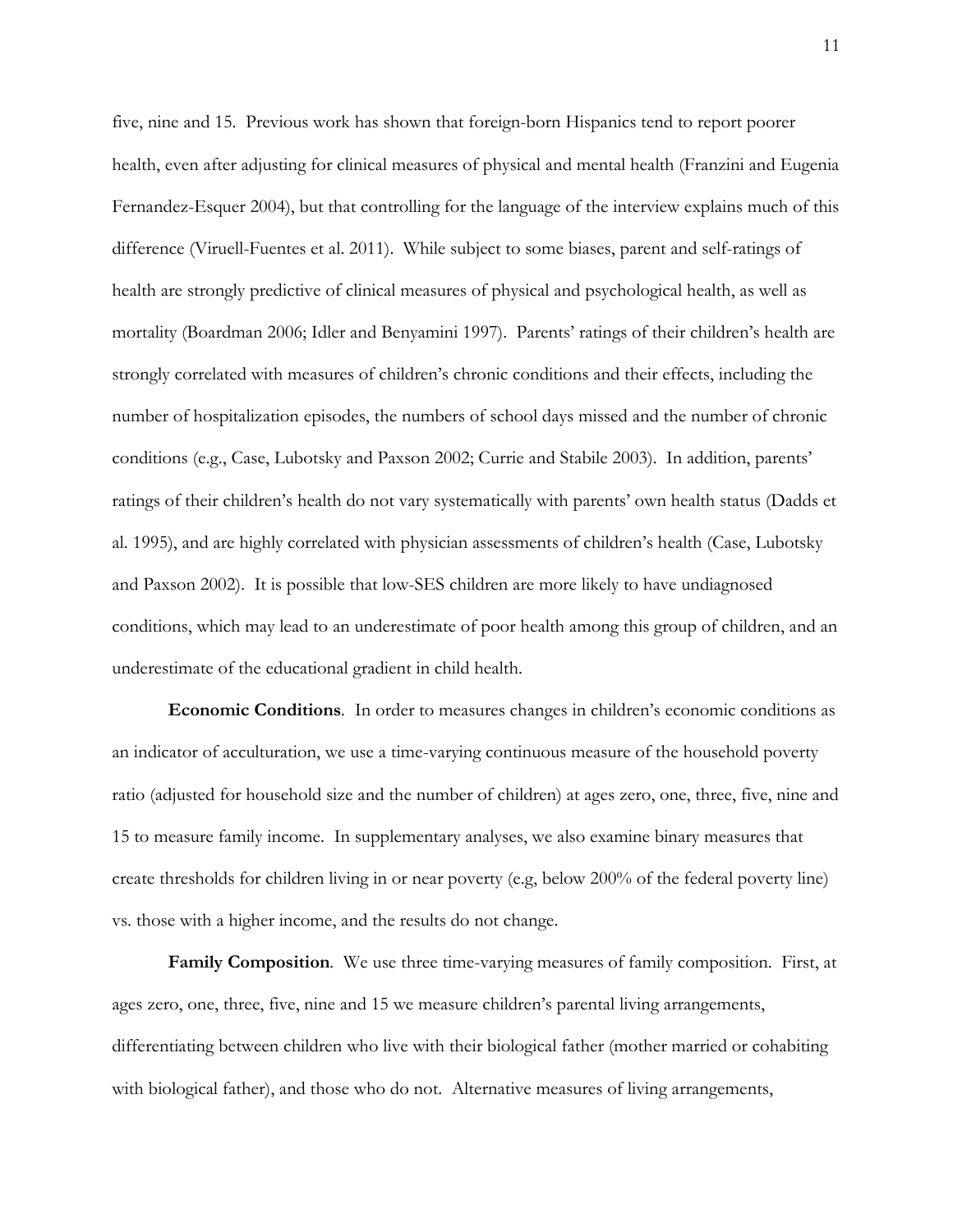including a binary measure of family structure (mother married vs. unmarried), do not yield substantively different findings. We also measure time-varying grandparent co-residence and the number of children under age 18 in the household.

**Other Measures**. We measure several sociodemographic markers: mothers' age at birth, the child's sex, low birthweight status, and whether the mother interview was conducted in Spanish (time-varying). We also measure the number of well-visits since birth at age one as well as maternal health behaviors strongly related to prenatal health exposures and children's health: the timing of prenatal care initiation (first and second trimester), maternal smoking during pregnancy and breastfeeding.

*Missing Data and Estimation*. For missing observations on study variables due to item nonresponse, we create 20 multiply imputed (MI) data sets using a multivariate normal model. Because the study variables are related not only to our study objectives, but also to the likelihood of having a missing value, we account for all of the variables described above in our MI procedure (Allison 2001). We estimate all models in Stata 15 using national sampling weights that adjust for sample design, non-response at baseline, and attrition on observed characteristics over the waves, as well as make the FFS sample representative of births occurring in large U.S. cities.

#### **Analytic Plan**

The analysis proceeds in several steps. First, in order to examine the educational gradient among children of immigrants and natives across age, we estimate growth curve models that predict baseline levels of health (intercepts), as well as the rate of change in health with age (slopes). We begin with the following model:

$$
Y_{ti} = \alpha_i + \beta_i (A - 1)_{ti} + \gamma_i (A - 1)_{ti}^2 + \epsilon_{ti}
$$
  
\n
$$
\alpha_i = \alpha_0 + \alpha_1 E_{ti} + \alpha_2 X_{ti}
$$
\n(1)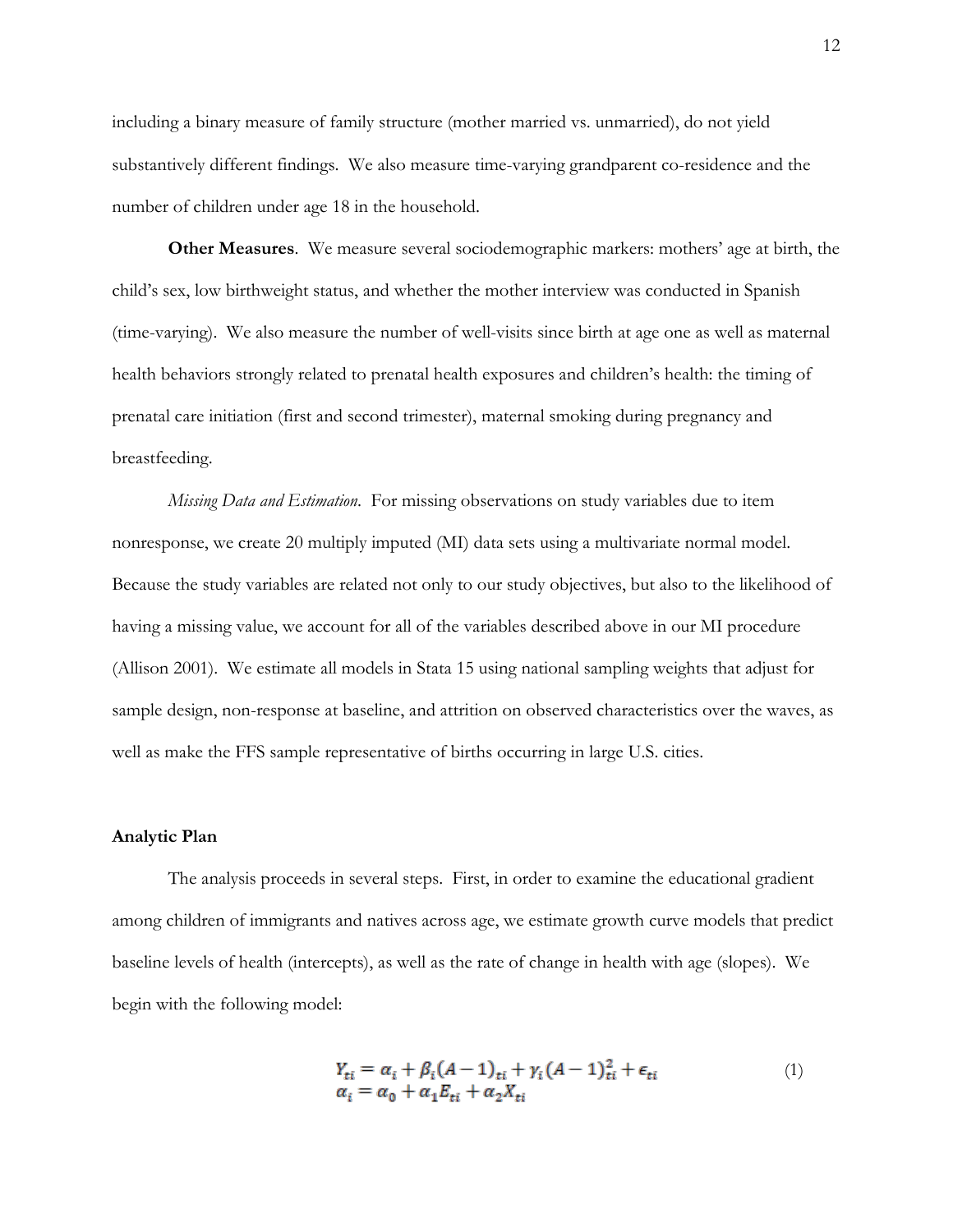$$
\beta_i = \beta_0 + \beta_1 E_{ti}
$$
  

$$
\gamma_i = \gamma_0 + \gamma_1 E_{ti}
$$

 $Y_{ti}$  is the health of child *i* at time *t*,  $\alpha_i$  is the intercept—child health at age 1 when all other covariates are set to 0—,  $\beta_i$  and  $\gamma_i$  are the linear and the quadratic slopes associated with centered age (*A-1*) for child *i* at time *t*,  $E_{ti}$  indicates maternal education, and  $X_{ti}$  is the set of time-constant covariates.  $\epsilon_{ti}$  is the error term. We regress the intercepts and slopes for health on maternal education and sociodemographic measures in order to reveal group differences in the means of the intercepts and slopes. We convert our study sample to person-year data  $(N=17,464$  person-years) and estimate robust standard errors that adjust for clustering at the individual level. Age is the basis for time, whereby each child contributes up to five observations (ages 1, 3, 5, 9 and 15) to the estimation. We estimate models that include a linear, quadratic and cubic term for age, and present quadratic models because adjusted  $R^2$  values, combined with patterns of coefficient significance, generally suggest a preferable fit.

We estimate separate models for the children of immigrants and the children of native-born mothers in order to avoid confounding acculturative changes specific to a particular nativity group with developmental changes that occur among all youth (Fuligni 2001). We compare coefficients across models using a standard Wald test of equality (George and Lynch 2003), which is equivalent to estimating a full interaction model with interactions between nativity and all variables. Following the advice of von Hippel (2009), we stratify by nativity in the imputation process in order to reduce the possibility of attenuation bias in the interaction coefficients.

We begin by estimating Equation 1, including all measures except for economic conditions and family composition. This approach reveals stability or change in the gradient as children age, allowing us to examine nativity differences in patterns of child health across age. Of particular interest are the coefficients for  $\alpha_1$ ,  $\beta_1$  and  $\gamma_1$ , which indicate the educational gradient in children's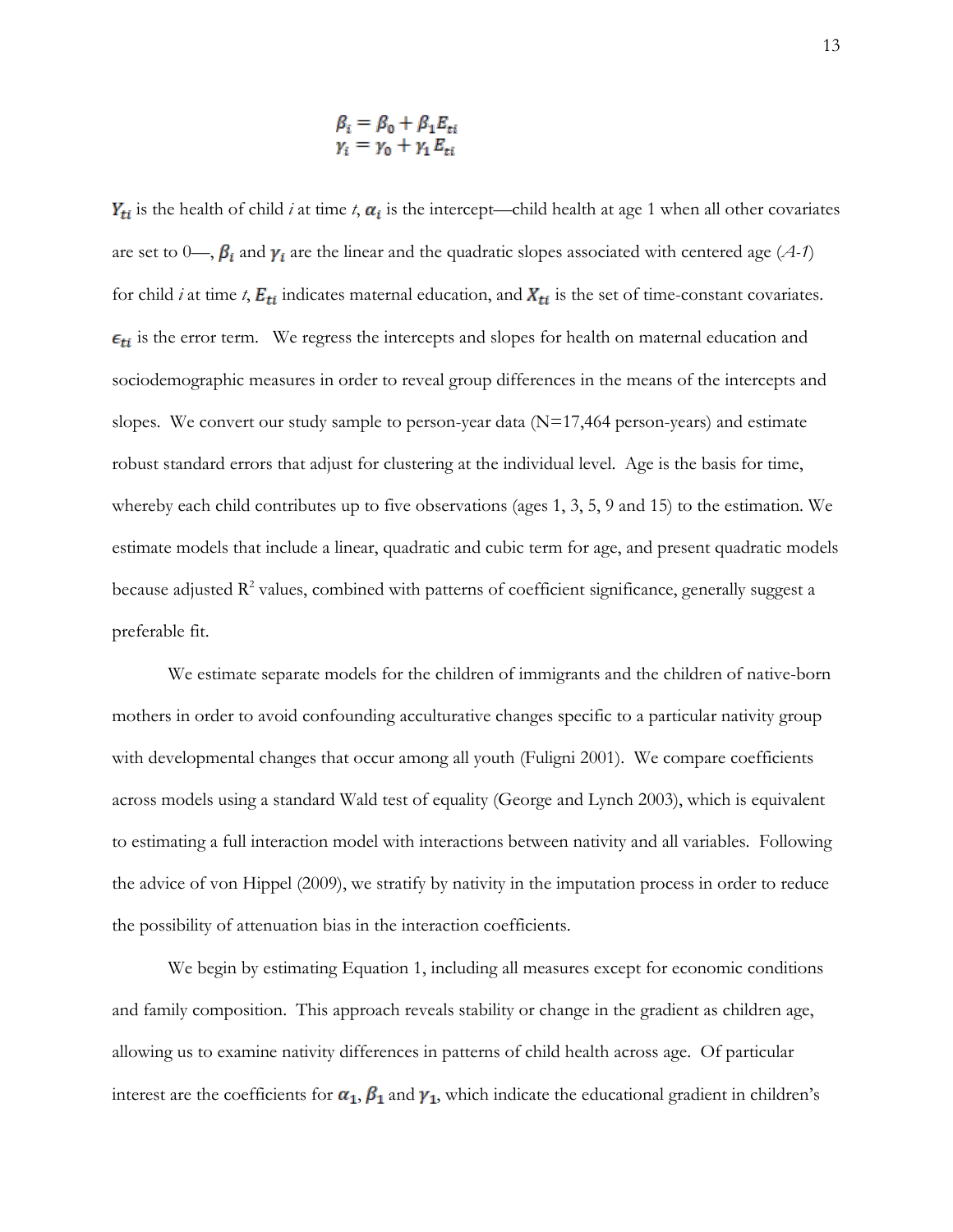health at age 1 (intercepts) and between ages 1-15 (slopes). Do trajectories remain stable, converge or diverge over time across educational groups? If educational differences are weaker at baseline among children of immigrants than among children of natives, then  $\alpha_1$ —indicating the association between maternal education and child health at age 1—should be smaller at all educational levels for this group. If educational differences decrease as children of immigrants age, predicted trajectories from the linear and quadratic slopes should converge as children age (as in Figure 2B). Convergence may also occur between nativity groups, making the educational gradient similar between children of immigrants and natives (i.e., similarity between Figures 1B and 2B). Alternatively, if educational differences increase among children of immigrants, then  $\beta_1$  and  $\gamma_1$  should yield predicted trajectories that diverge with age (consistent with Figure 1C).

Next, in order to examine the contribution of economic conditions and family composition to the size of the educational gradient among children of immigrants and children of natives, we extend equation 1 to include the time-varying measures of household poverty ratio, presence of the biological father, grandparent co-residence and number of children  $(F_{ti})$  and estimate the following model:

$$
Y_{ti} = \alpha_i + \beta_i (A - 1)_{ti} + \gamma_i (A - 1)_{ti}^2 + \epsilon_{ti}
$$
  
\n
$$
\alpha_i = \alpha_0 + \alpha_1 E_{ti} + \alpha_2 X_{ti} + \alpha_3 F_{ti}
$$
  
\n
$$
\beta_i = \beta_0 + \beta_1 E_{ti} + \beta_2 F_{ti}
$$
  
\n
$$
\gamma_i = \gamma_0 + \gamma_1 E_{ti} + \gamma_2 F_{ti}
$$
\n(2)

Here, we allow for these economic and family composition measures  $(F_{ti})$  to also interact with age, so that we can capture any temporal changes in the association between these family measures and health. If immigrant families experience increases in economic status, the educational gradient may remain stable or decline among children of immigrants (as in Figures 2A and 2B). If the family composition of children of immigrants more closely resembles that of native-born families as children age, especially among low-educated families, then educational differences among this group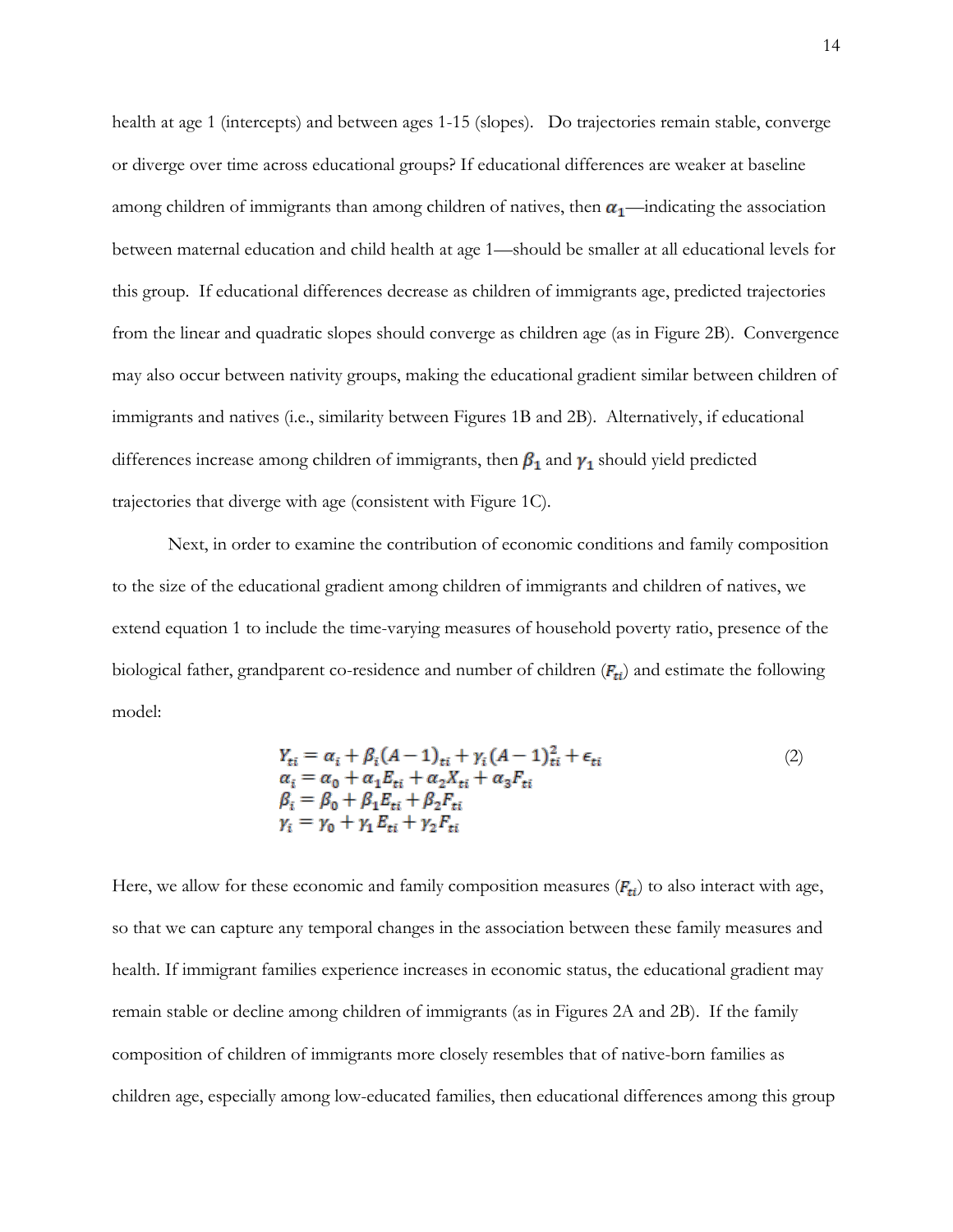may increase (Figure 2C). A reduction of the educational gradient among children of immigrants after accounting for family circumstances would be consistent with the possibility that time-varying measures of economic conditions and family composition are capturing the process of acculturation.

#### **Results**

#### *Descriptive Patterns*

Table 1 presents weighted descriptive statistics for the children of immigrants (Panel A) and natives (Panel B). The distribution of immigrant status in the FFS reflects the urban composition of the target population, with 36.5% of children having an immigrant mother. More immigrant mothers have less than a high school education at baseline than their U.S. born peers (36.3% vs. 20.5%). However, children of immigrants are equally likely to have a mother with a college degree. The ample variation in education levels among immigrant mothers is consistent with evidence that many contemporary migrants possess high levels of education (e.g., Jackson, Kiernan and McLanahan 2012). As described earlier, a non-trivial fraction of mothers change their educational status between (children's) ages 1 and 15.

Examining average health levels at each age suggests that, while children of natives experience a decline in health with age, children of immigrant experience a slight increase in health between ages 1 and 15. Children of natives are more likely to have mothers who smoke during pregnancy, have a low birthweight, and are less likely to be breastfed. However, in the earliest years of life, children of natives receive better maternal health ratings than children of immigrants. This advantage disappears by age 15 because of the general decline in health among children of natives.

Inspecting the time-varying measures of family circumstances in Table 1 suggests that children of immigrants do experience increasing economic resources as they age (these differences are not significant from children of natives, however). The likelihood of having the biological father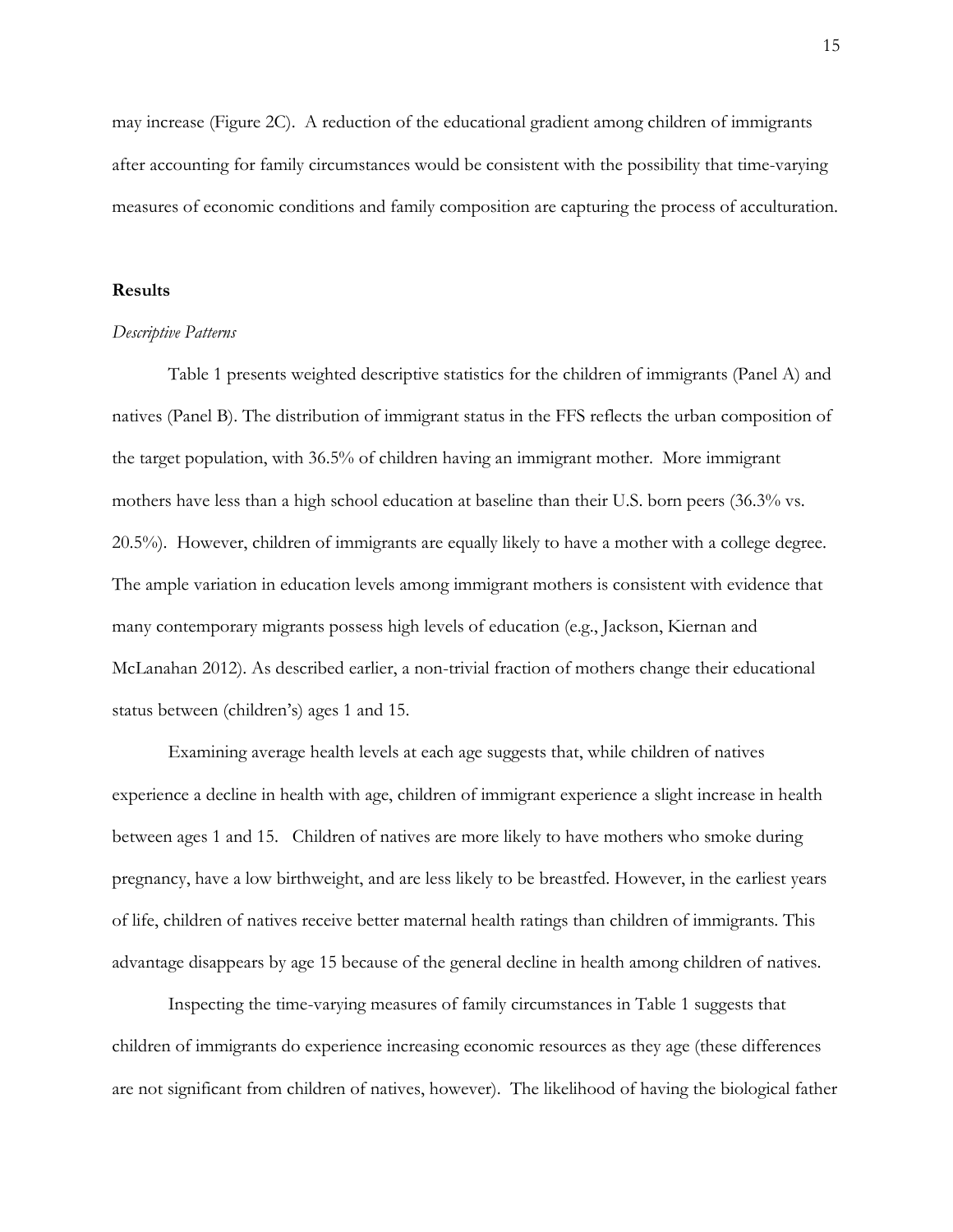present also declines among children of immigrants by age 15 (from 87% at birth to 70% at age 15), though differences between children of immigrants and natives remain significant. The likelihood of grandparent co-residence is more stable and is consistently slightly higher among children of immigrants. The number of children in the household also increases slightly more among children of immigrants, from 2.1 at age 0 to 2.5 at age 15.

#### *The Educational Gradient in Levels of Child Health*

Table 2 presents results from growth curve models that predict parent-rated health from maternal education. We estimate separate models for children of immigrants and children of natives, with Panel A including all controls except for the measures of economic conditions and family composition, and Panel B including those measures. The "Intercept  $(\alpha)$ " columns show the relationship between each predictor and child health at age 1, while the "Slope (β)" and "Slope (γ)" columns show each predictor's relationship to health trajectories between ages 1 and 15, with separate columns for linear and quadratic slopes.

Examination of the intercepts in Panel A reveals the first key finding: at age 1, there is a strong educational gradient in child health among *both* children in native and immigrant families. First, among children of natives, those whose mothers have a high school education are 0.110 points healthier, on average, than their peers in the lowest-educated families, while the difference between those with a college degree and those with less than high school is 0.252 points. Relatedly, the difference between children whose mothers have high school and college is about 0.15 points (0.110) vs. 0.252). In contrast, the educational gradient among children of immigrants is primarily a difference between those whose mothers have less than high school and their peers in all other educational groups. Coefficients for children whose mothers have high school, some college or college education are quite small (0.340. 0.350. and 0.369, respectively). Referencing the children of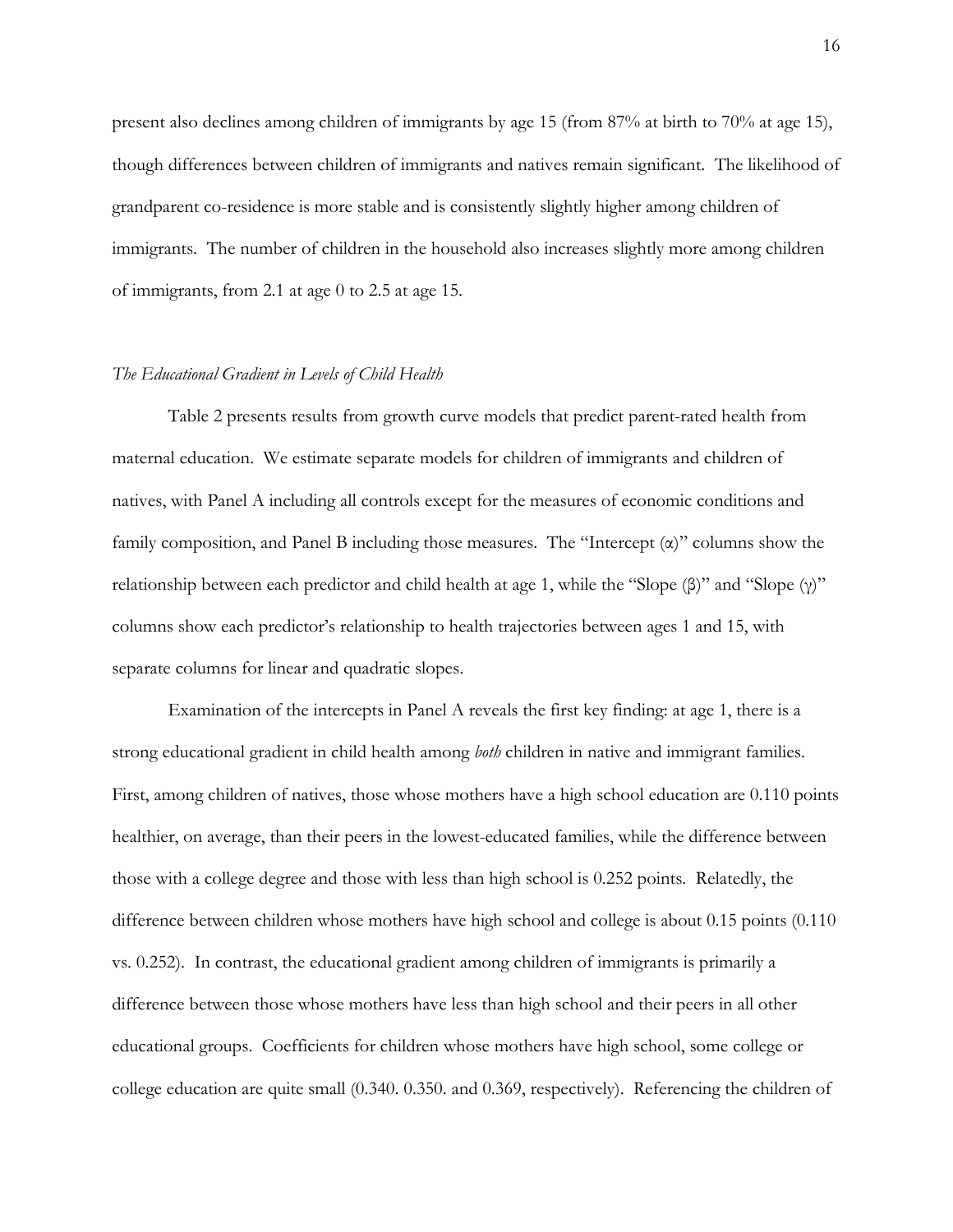lowest-educated mothers (also the largest group, as shown in Panel B of Table 1), however, makes the educational gradient at age 1 significantly stronger among children of immigrants than among children of natives. Children of immigrant mothers with a high school education are 0.338 points healthier, on average, than their peers in the lowest-educated families, while this difference among children of natives is 0.106 points, and the difference between nativity groups is significant. Similarly, the gap between those whose mothers have some college and those with less than high school is 0.350 among children of immigrants, but 0.166 among children of natives. This finding of a stronger gradient among children of immigrants is consistent with evidence that there is substantial heterogeneity across child outcomes in the shape of the educational gradient among immigrant families (Jackson, Kiernan and McLanahan 2012). In addition, previous evidence establishes an educational gradient in overweight/obesity among Hispanic children of immigrants, albeit a weaker one than among children of natives (Balistreri and Van Hook 2009).

# *The Educational Gradient in Trajectories of Child Health*

Providing evidence for changes in the size of the educational gradient with age requires examination of not only the intercepts (differences at age 1) but also the slopes. For most educational groups, the relationship between education and health does not change in size after age 1, either within or across nativity groups. Beginning with children of natives, examination of the slopes shows that children become less healthy with age, on average, as indicated by the negative coefficients for the linear slopes (β). Because we also need to take the quadratic slope into account, the magnitude of these relationships over time is easiest to visualize in the form of predicted values that depict trajectories for a child with otherwise average characteristics. Figure 3 displays the predicted health scores between ages 1 and 15 among children of natives, disaggregated by maternal education and based on the coefficients in Panel A of Table 2—all other sample characteristics are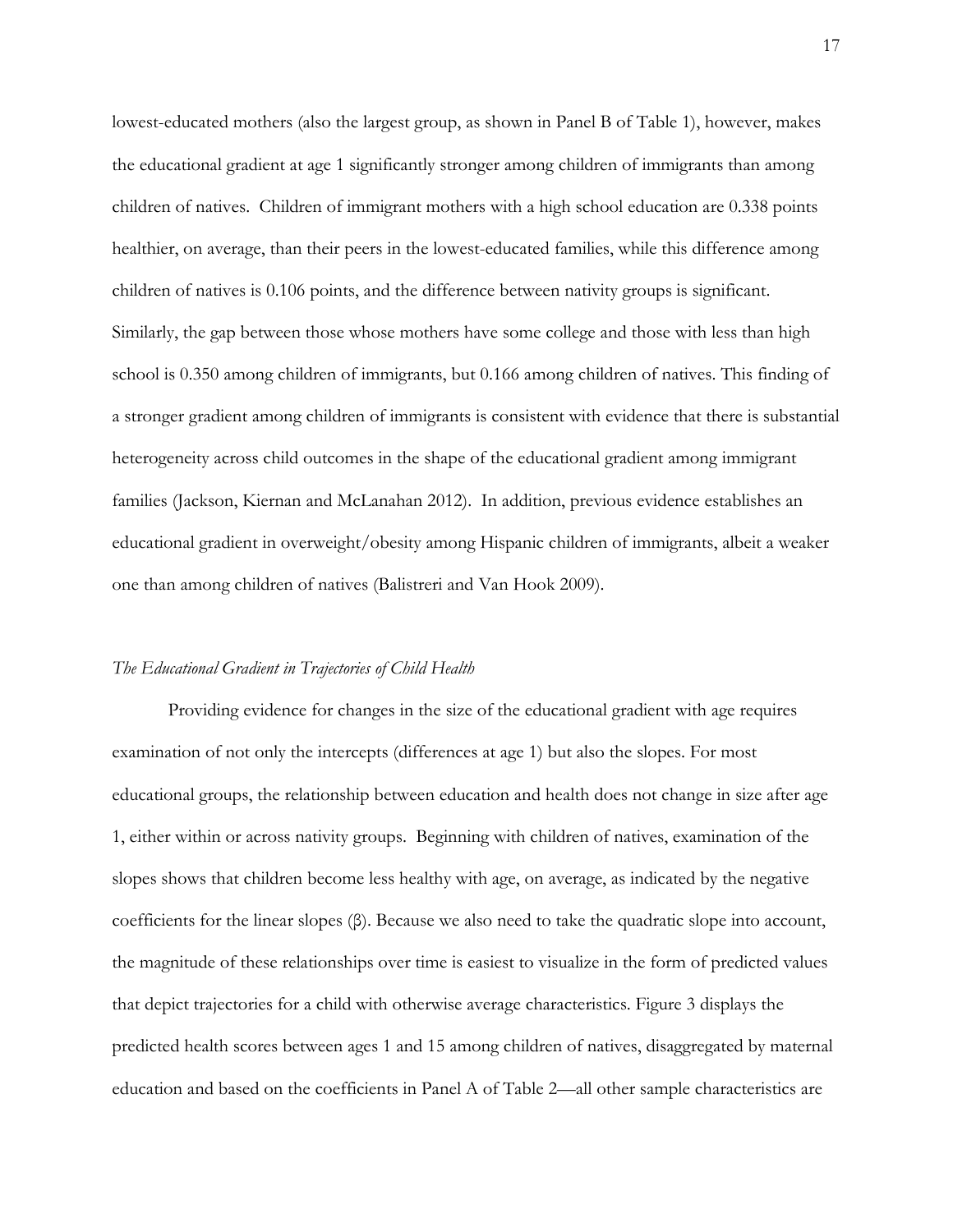held constant at the grand mean of a merged sample of children of natives and immigrants. Figure 3 displays largely parallel declining trajectories of health among children of natives as they age, suggesting stability in the relationship between education and health among this group. This finding is consistent with the scenario predicted by Figure 1A.

Among children of immigrants, there is a stronger pattern of converging health between educational groups than among children of natives—consistent with the scenario predicted by Figure 2B. Health convergence among children of immigrants is driven by the different pattern observed with age between those in least educated families and their peers in families with higher levels of education. Figure 4 shows this pattern visually.

Figure 5 shows differences in the predicted health of children and natives and immigrants, within each educational group. That is, it shows within-education nativity differences in health. Figure 5 shows that differences in the predicted health of children of immigrants and natives are significant at ages one and three among those in least educated families (also see Appendix Table 1). Children of immigrants whose mothers have less than a high school education have worse health than children of natives in the same educational group during early childhood, and this differences becomes non-significant as children age. Predicted nativity differences in health within other educational groups are non-significant. This figure highlights the important finding that immigrant status is not protective for health within educational groups.

#### *The Contribution of Family Circumstances to the Educational Gradient*

Panel B of Table 2 includes time-varying measures of family circumstances—economic conditions, the presence of the biological father, grandparent co-residence and number of children in the household. The inclusion of these measures, which we treat as indicators of acculturation, reduces the educational gradient at age 1 for the children of natives, but not for the children of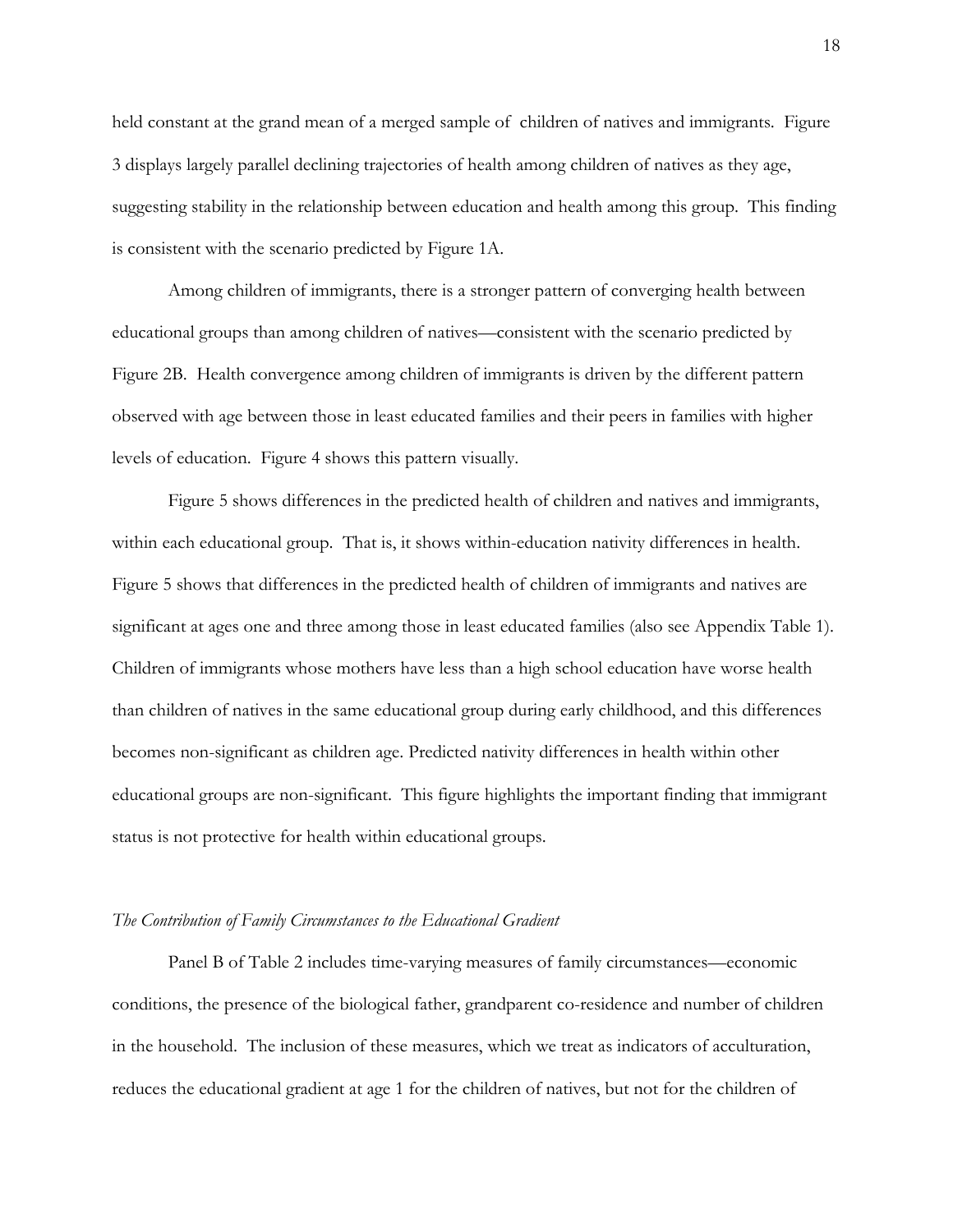immigrants. Health trajectories for both children of natives and immigrants are unaffected by these measures. Among children of natives, there continues to be a general decline of health with age for all children. Among children of immigrants, the pattern of health convergence with age persists, driven by the trajectory of improving health among children in the lowest-educated families concurrently with declining health among children in higher-educated families. Among children of immigrants, the gradient at age 1 is largely a gap between those in the lowest-educated families and those in other educational groups. By age 9, however, this gap diminishes, with those in the lowesteducated group improving relative to their peers in more educated families. Figure 6 (and Appendix Table 2) show these predicted differences between children of natives and immigrants as they age, within educational groups. Until age 9, differences between nativity groups are significant among children in the lowest-educated families. By age 9, differences between nativity groups in each level of maternal education are no longer significant.

Finally, Table 2 (Panel B) also permits inspection of the association of the time-varying measures of economic circumstances and family composition with child health. Among children of natives, household poverty and the presence of the biological father are significantly positively associated with health at age 1. Moreover, the number of children in the household is significantly negatively associated with health, while there is no significant association between grandparent coresidence and children's health. These associations do not change as children grow older, given that the slopes are not statistically significant from 0. Among children of immigrants, economic conditions and family composition are not significantly associated with health at either age 1 or between ages 1-15, and the point estimates for these coefficients are smaller than among children of natives. While this finding implies that the health of children in immigrant families may be less impacted by family circumstances, differences in the coefficients between children of natives and immigrants for these variables are not statistically significant.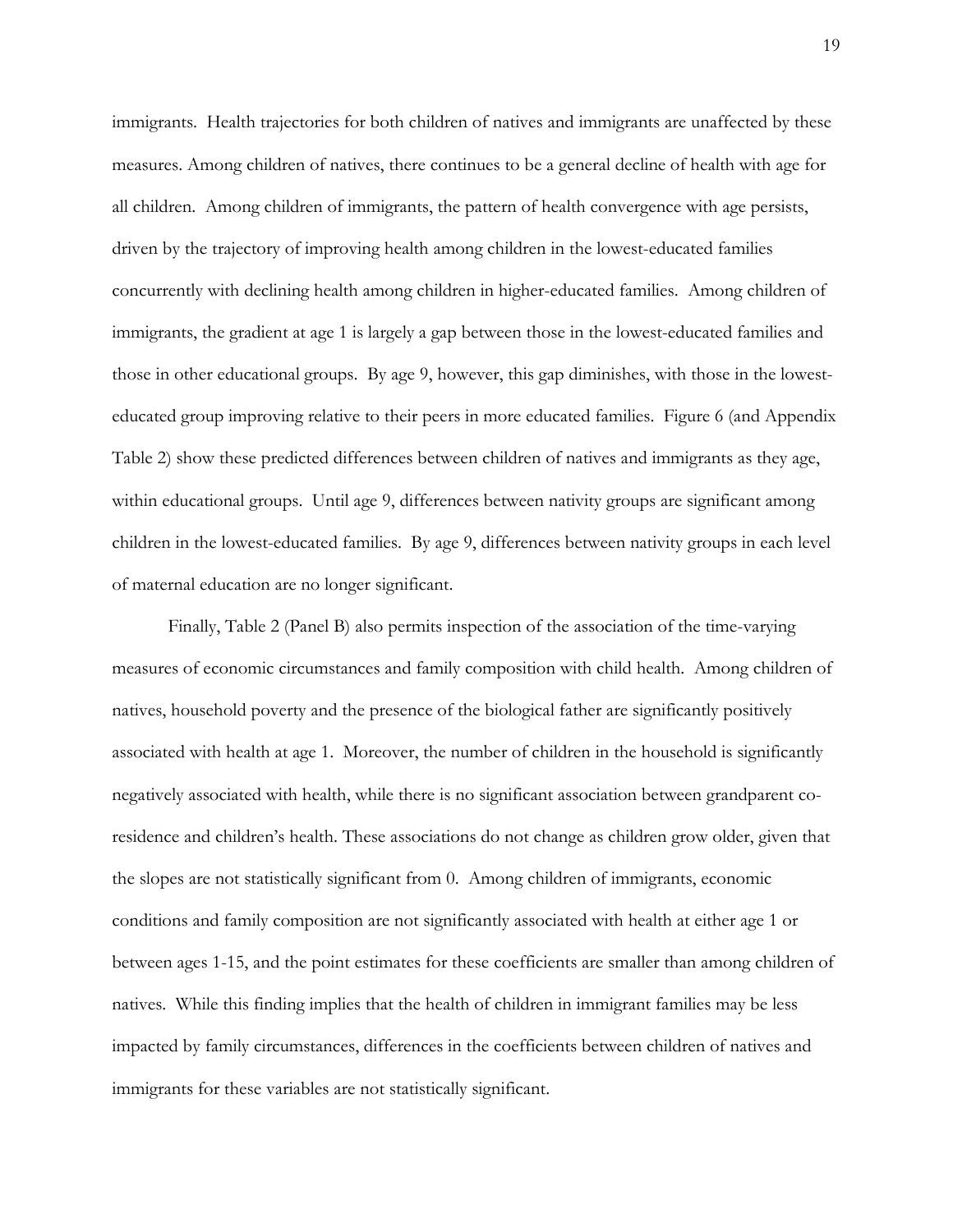Overall, analyses of the educational gradient over time by nativity reveal that: (1) maternal education is strongly predictive of health, even among children of immigrants; (2) immigrant status does not appear to be protective for health within educational groups, as evidenced by poorer health among children of immigrants whose mothers have the lowest level of education, compared to children of natives; (3) children in the least-educated immigrant families are experiencing better health trajectories as they age than children in similar native-born families; and (4) the inclusion of time-varying measures of economic conditions and family composition does not reduce the size of the gradient over time.

#### **Additional Analyses**

We perform several supplementary analyses to those shown above. First, because FFS children come from an urban sample that is disproportionately likely to experience family instability, we compare FFS findings to those with data from the birth cohort of the Early Childhood Longitudinal Study (ECLS-B). FFS data are desirable for this analysis because children are followed through age 15, while ECLS-B stops at age 5. However, analyses with the same measures through age 5 with ECLS-B children reveal substantively very similar findings, with an educational gradient among both children of immigrants and natives, and a pattern of declining health with age. The similarity of the findings across two national samples suggests that the results are not unique to U.S. children living in urban areas.

Second, because the majority of existing research on this topic has examined the Hispanic population in the U.S., we restrict analyses among children of immigrants to Hispanics. Though small sample sizes preclude us from presenting these results, the findings are very similar. Third, we stratify the children of immigrants by mothers' years in the U.S. and find that the results are more pronounced among children whose mothers arrived to the U.S. in the last ten years. Because of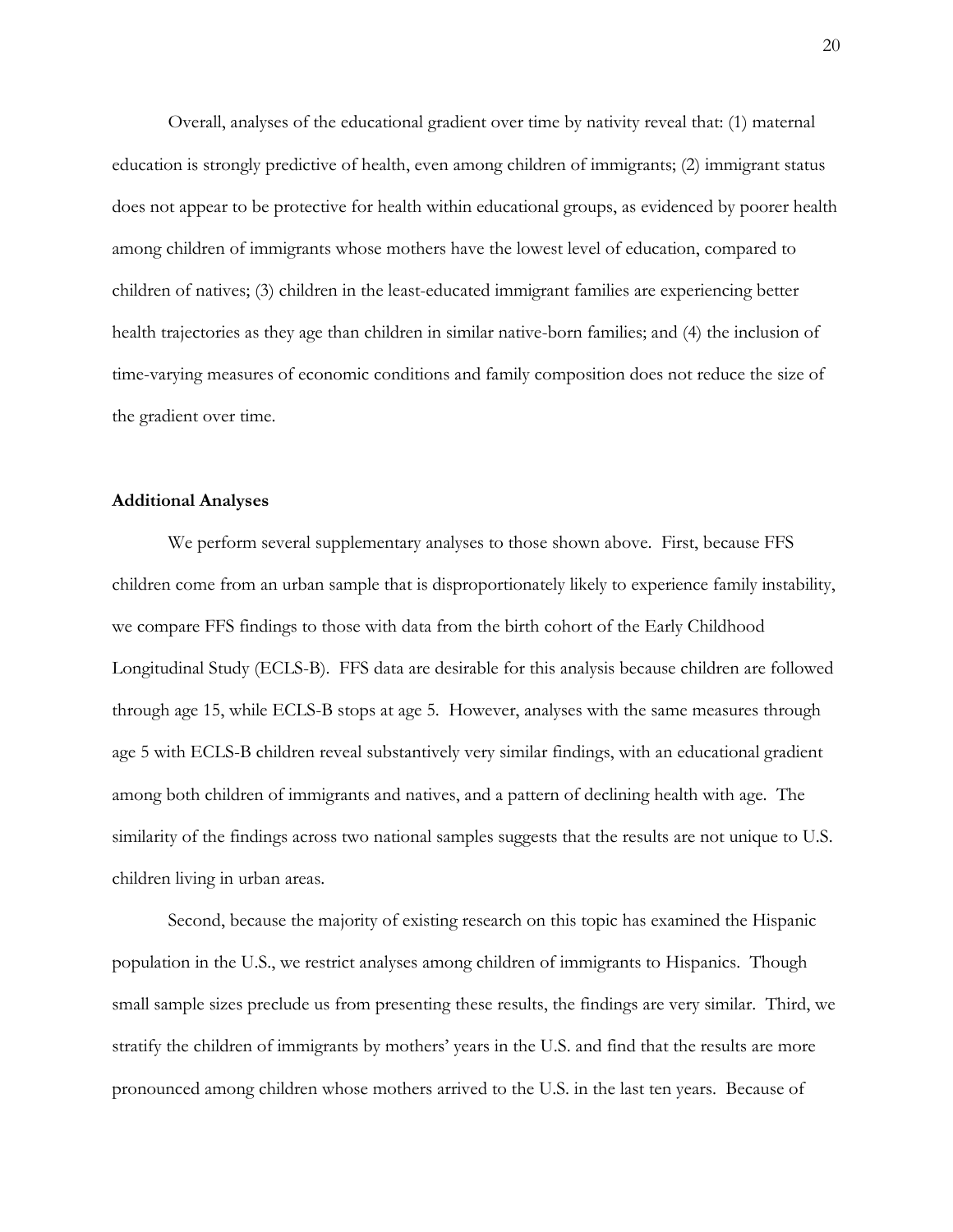small sample sizes and because the pattern of results is similar for those with more years in the U.S., we do not present these estimates. Finally, we examine the influence of selective attrition on our results because of the possibility that lower-educated and less healthy respondents may be more likely to drop out. For example, the finding that children of immigrants in the lowest-educated families experience an improvement in health over time may be driven by a higher likelihood of attrition among the least healthy and most disadvantaged children. We find that attrition is more common among children of immigrants than among children of natives—for example, 44% of children of immigrants in the lowest-educated families are no longer in the survey at age 15, compared to 27% of children of natives. However, we find no systematic evidence across nativity/educational groups that children who drop out are less healthy than their peers. We also estimate models with a control variable indicating the number of times a child attrited up to age 15, and find virtually identical results.

# **Conclusions**

The starting point for this paper is the seemingly flat or ambiguous relationship between education and health among the growing population of U.S. youth in immigrant families. Longstanding debates about the "immigrant paradox" suggest that a weaker relationship between education and health among immigrants would be driven by favorable health outcomes among the most socioeconomically disadvantaged immigrants (Hummer et al. 1999; Markides and Coreil 1986). However, despite evidence of healthier birth outcomes among children in immigrant families, little is known about the life course relationship between education and health as this large population of U.S. children age into adolescence. Do health trajectories remain stable, converge or diverge over time across educational groups in ways that are similar or different by nativity? In addition, do families' economic circumstances and living arrangements vary substantially enough by nativity over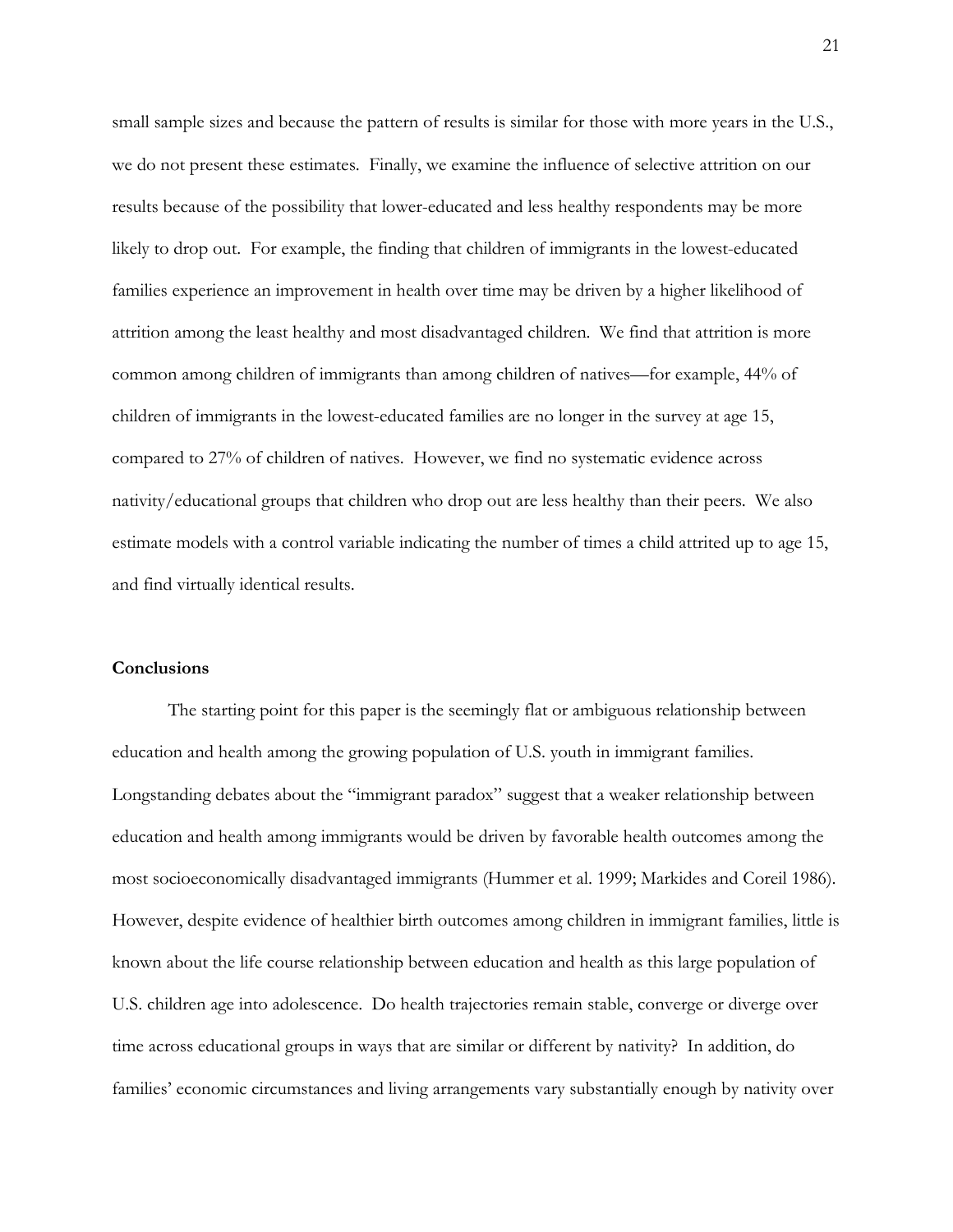time to explain any observed patterns? Using national, longitudinal data from the Fragile Families and Child Well-Being Study, we examine the evolution of the educational gradient among children of immigrants and natives between birth and adolescence, and consider whether economic circumstances and family composition explain the gradient over time.

The findings reveal, first, that there is a significant educational gradient in health among both the children of immigrant and native-born parents. Maternal education matters for children's health, even among children of immigrants. As early as age 1, education has a strong association with health among children in immigrant families, and at lower levels of education this association is significantly stronger than among children in native-born families at early ages. Importantly, the educational gradient among children of immigrants reflects a difference between those in the lowest educated families and those in all other educational groups. Young children of immigrants with less educated mothers have worse health than their peers with more highly educated mothers, both within and across nativity groups. This finding is not consistent with the idea of an immigrant health paradox, whereby children of immigrants with low levels of education would exhibit better health than might be expected given their lack of resources.

Relatedly, health declines as children age, and there is no evidence that this is not the case for children in immigrant families (with the important exception of children in the lowest-educated families). In fact, the children of immigrants are in poorer health, on average, than the children of natives, despite initially favorable birth outcomes such as birthweight, as well as exposure to healthier behaviors in utero. Children of immigrants whose mothers have less than a high school education have worse health than children of natives whose mothers also have less than a high school education. This finding suggests that, among mothers who have a low level of education, there is no protective effect associated with being an immigrant. This finding is also not consistent with the predictions of the immigrant health paradox.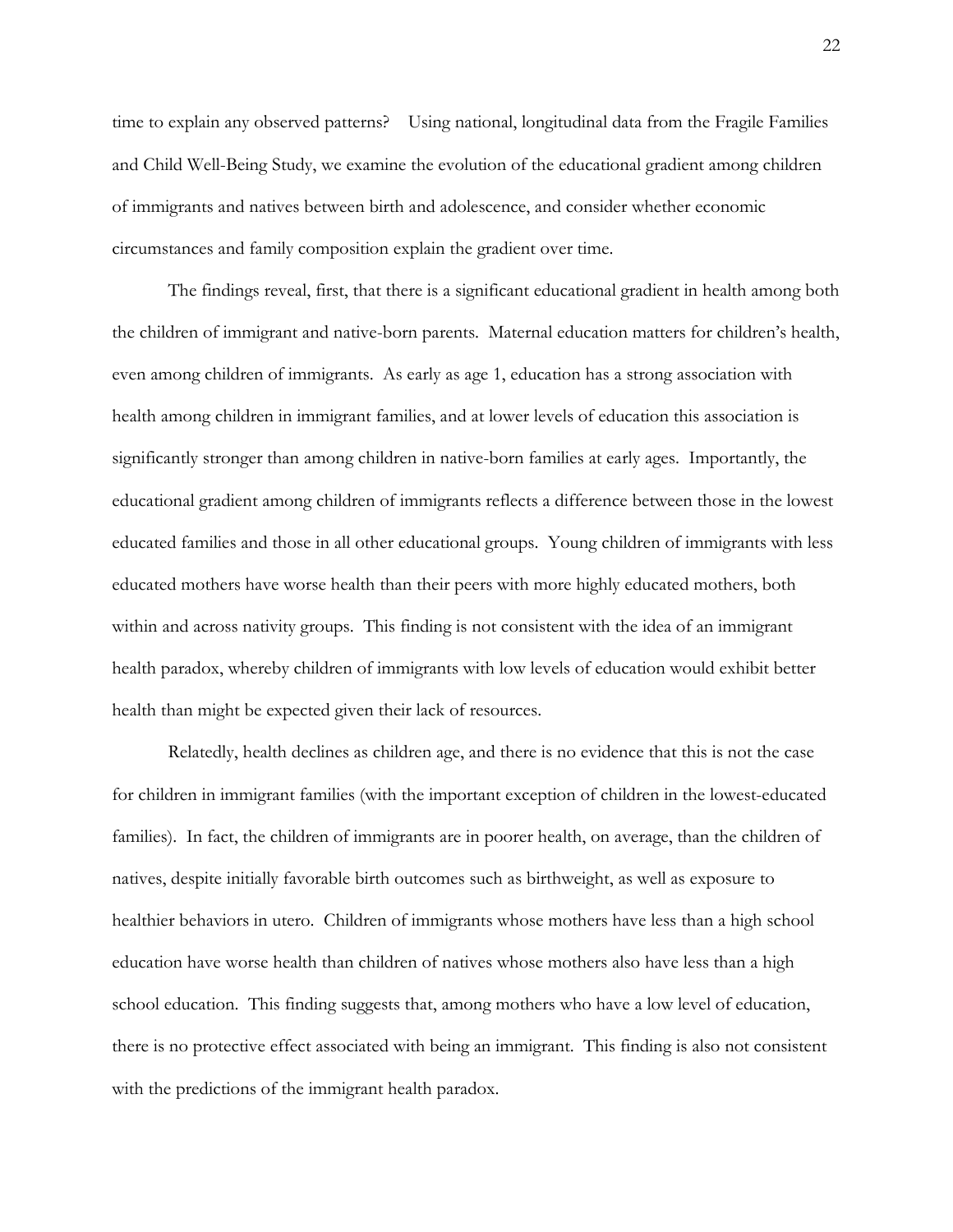Third, despite their health disadvantage at the youngest ages, children in the least-educated immigrant families experience better health trajectories as they age. The gradient at age 1 among children of immigrants is largely a gap between those in the lowest-educated families and those in other educational groups. By age 9, however, this gap reverses, with those in the lowest-educated groups improving relative to their peers in more educated families. This finding is not consistent with a hypothesis of "unhealthy acculturation" that would lead to declining health with age for children in immigrant families. Rather, it is consistent with healthy acculturation as children in the most educationally disadvantaged families age toward adolescence. While it is possible that these results are influenced by changes in the way that immigrant parents rate their children's health as they spend more time in the U.S., there is no evidence to suggest that such changes should be uniquely observed among the most disadvantaged families.

Controlling for economic conditions and family composition does not reduce the size of the educational gradient among children of immigrants, and in fact yields the largest association between maternal education and health trajectories among these children. Despite variation in the economic conditions and family composition of children in immigrant vs. native-born families, the educational gradient in children's health is largely insensitive to accounting for these variables. Given that the association between education and health remains stable across age for all educational groups except the lowest-educated group, it is not surprising that accounting for time-varying family circumstances does not alter the results for higher-educated respondents.

The merits of the data and approach used here should be weighed against some limitations. First, the empirical approach used here does not permit causal claims. Though we observe a rich set of individual, family and household characteristics, these findings are upper-bound estimates of the effects of education on child health. Second, though it would be useful to disaggregate the children of immigrants by ethnicity, sample sizes do not permit this analysis. Sensitivity analyses that limit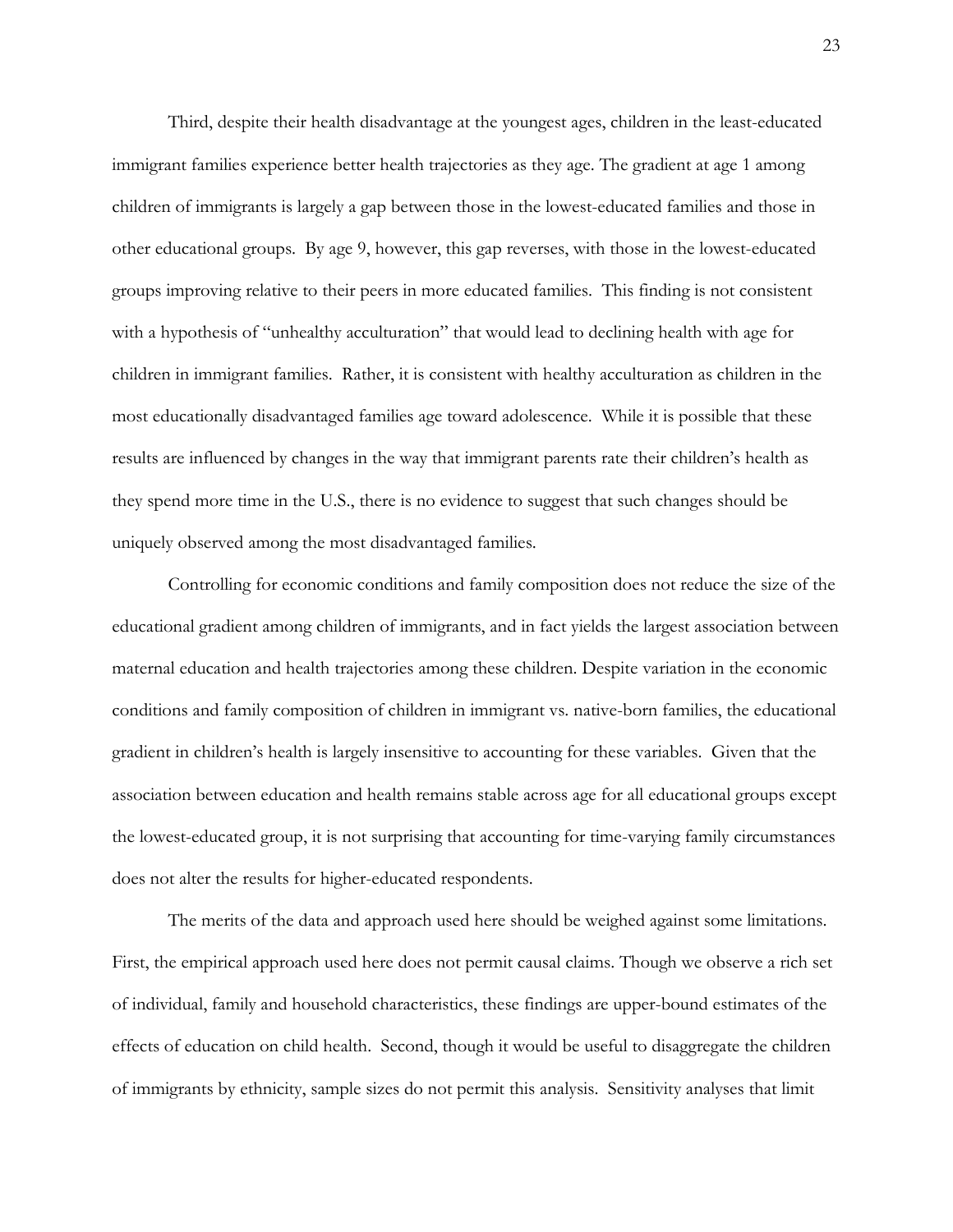this sample to Hispanic children yield nearly identical findings, which suggests that these patterns are not unique to one population. However, it is not possible to consider potentially important variation with age across specific ethnic or nationality groups.

These limitations notwithstanding, the findings suggest that the relationship between education and health is present for children in both immigrant and native-born families, and that among the children of immigrant this difference is driven—at least during the early childhood years—by those in the lowest-educated families and their higher-educated peers. These results are not consistent with cross-sectional research on the immigrant health paradox, mainly focused on adults or infants. In general, the results suggest that the development of children in immigrant families is neither uniformly favorable nor unfavorable, and that—contrary to perceptions of favorable health among immigrant families as paradoxical—education may confer protective effects on health via similar mechanisms for all children. The case of children in the lowest-educated immigrant families—who are the only group to experience improvements in health with age—is important for examination in future research. Given the greater likelihood of these children to live in poor and single-parent families, it is unclear why they would experience improvements in health relative to their peers. Attrition analyses suggest that this pattern is not driven by selective attrition out of the sample by the healthiest children in this group, and this pattern is not sensitive to a control variable for the language of the interview. However, it is possible that children in the lowest-educated immigrant families are selective in ways that are not observable in the data. For example, the most disadvantaged immigrant families may become better able to access important safety net services as children age, or they may build protective networks of kin and non-kin support that they lacked around the time of children's birth. Our results are consistent with the possibility that the lowest-educated immigrant families experience "healthy acculturation" that produces convergence with the health of their peers in both other educational groups and with the children of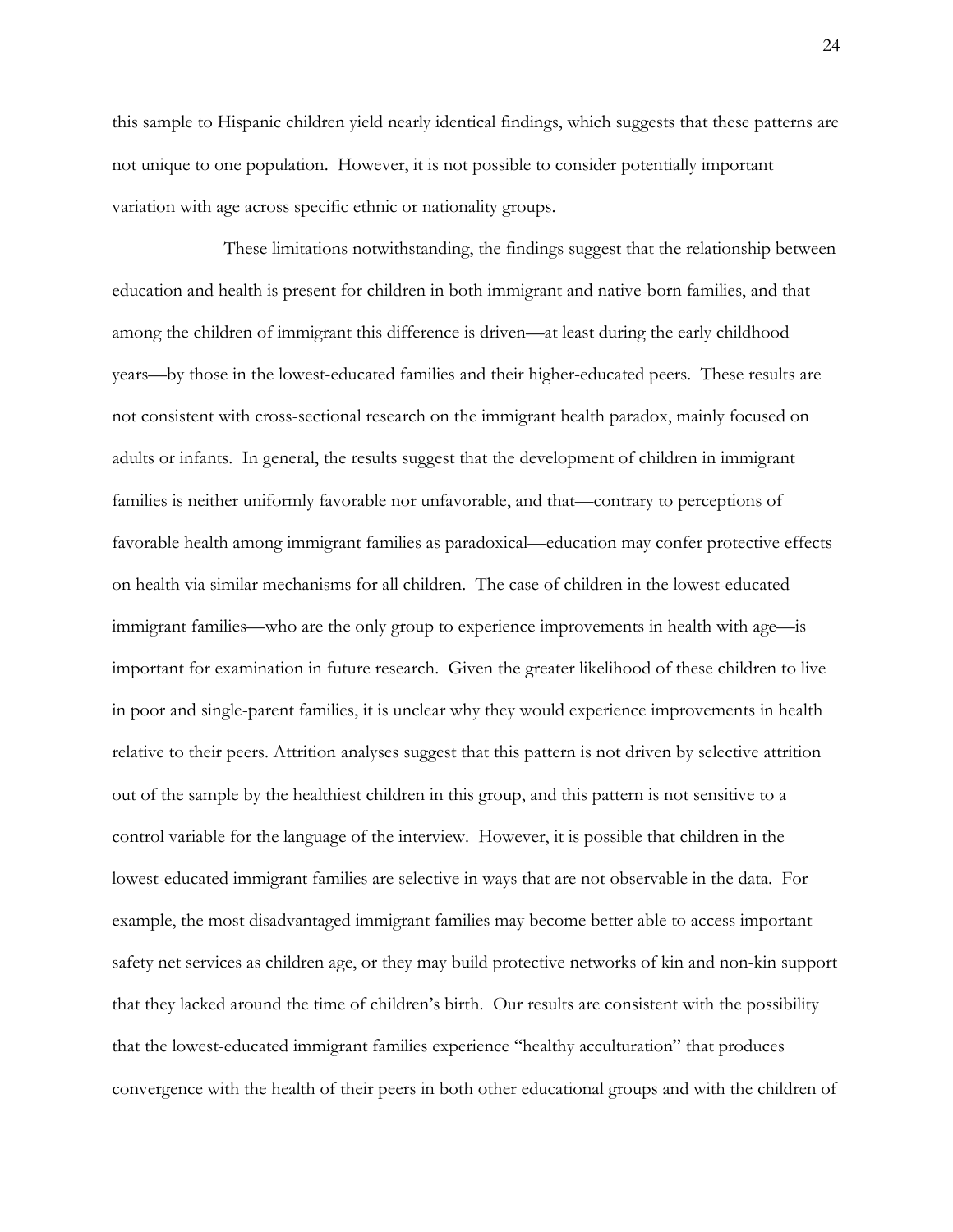natives. While accounting for several indicators of acculturation (such as economic mobility and changing family composition) does not explain the pattern that we observe as these children age, it is possible that a more thorough accounting of the changes that children experience in their family, peer and local environments may go further in explaining the paradoxical "healthier turn" among a highly disadvantaged group of children.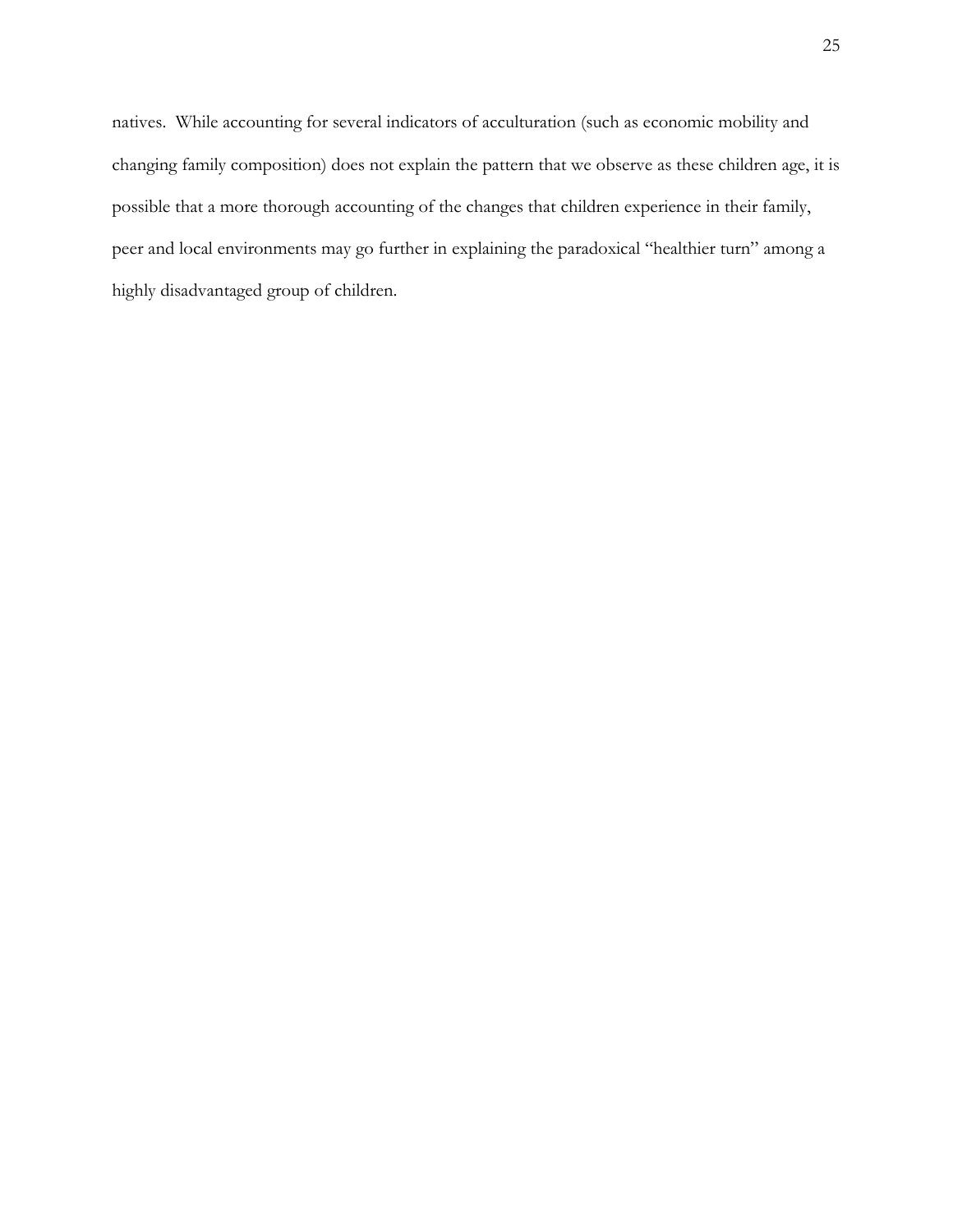#### **REFERENCES**

- Abraido-Lanza, A. F., Dohrenwend, B. P., Ng-Mak, D. S., & Turner, J. B. 1999. "The Latino mortality paradox: A test of the "salmon bias" and healthy migrant hypotheses." *American Journal of Public Health* 89:1543–1548
- Adler, Nancy E., Thomas Boyce, Margaret A. Chesney, Sheldon Cohen, Susan Folkman, Robert L. Kahn and S. L. Syme. 1994. "Socioeconomic Status and Health: The Challenge of the Gradient." *American Psychologist* 49:15-24.
- Akresh, Ilana R. 2007. "Dietary Assimilation and Health among Hispanic Immigrants to the United States." *Journal of Health and Social Behavior* 48:404.
- ------.2008. "Occupational Trajectories of Legal US Immigrants: Downgrading and Recovery." *Population and Development Review* 34:435-56.
- ------.2011. "Wealth Accumulation among U.S. Immigrants: A Study of Assimilation and Differentials." *Social Science Research* 40:1390-401.
- Allison, Paul D., 2001. *Missing data* (Vol. 136). Sage publications.
- Amato, Paul R. .2005. "The Impact of Family Formation Change on the Cognitive, Social, and Emotional Well-being of the Next Generation." *The Future of Children* 15:pp. 75-96.
- Anderson, L. M., D. L. Wood and C. D. Sherbourne. 1997. "Maternal Acculturation and Childhood Immunization Levels among Children in Latino Families in Los Angeles." *Am J Public Health* 87:2018-21.
- Antecol, Heather and Kelly Bedard. 2006. "Unhealthy Assimilation: Why do Immigrants Converge to American Health Status Levels?" *Demography* 43:337.
- Balistreri, Kelly S. and Jennifer Van Hook. 2009. "Socioeconomic Status and Body Mass Index among Hispanic Children of Immigrants and Children of Natives." *American Journal of Public Health* 99:2238-46.
- Boardman, Jason. 2006. "Self-Rated Health among US Adolescents." *Journal of Adolescent Health* 38:401-8.
- Case, Anne, Darren Lubotsky and Christina Paxson. 2002. "Economic Status and Health in Childhood: The Origins of the Gradient." *American Economic Review* 92:1308-34.
- Chen, Edith, Karen A. Matthews, and W. Thomas Boyce. 2002. "Socioeconomic differences in children's health: how and why do these relationships change with age?." *Psychological Bulletin* 128(2): 295-329.
- Chen, Edith, Andrew D. Martin and Karen A. Matthews. 2006. "Socioeconomic Status and Health: Do Gradients Differ within Childhood and Adolescence?" *Social Science & Medicine* 62:2161-70.
- Conley, Dalton and Neil G. Bennett. 2000. "Is Biology Destiny? Birth Weight and Life Chances." *American Sociological Review* 65:458-67.
- Currie, Janet. 2005. "Health Disparities and Gaps in School Readiness." *Future of Children* 15:117-38.
- Currie, Janet and Mark Stabile. 2003. "Socioeconomic Status and Child Health: Why is the Relationship Stronger for Older Children?" *The American Economic Review* 93:1813-23.
- ------.2006. "Child Mental Health and Human Capital Accumulation: The Case of ADHD." *Journal of Health Economics,* 25:1094-118.
- Dadds, Mark R.; Stein, Ruth E. K. and Silver, Ellen Johnson. 1995. "The Role of Maternal Psychological Adjustment in the Measurement of Children's Functional Status." *Journal of Pediatric Psychology* 20(4): 527–44.
- Denice, Patrick. 2017. "Back to School: Racial and Gender Differences in Adults' Participation in Formal Schooling, 1978–2013." *Demography* 54(3): 1147-1173.
- Duleep, Harriet O. 2002. "Insights from Longitudinal Data on the Earnings Growth of U.S. Foreign-Born Men." *Demography* 39:485-503.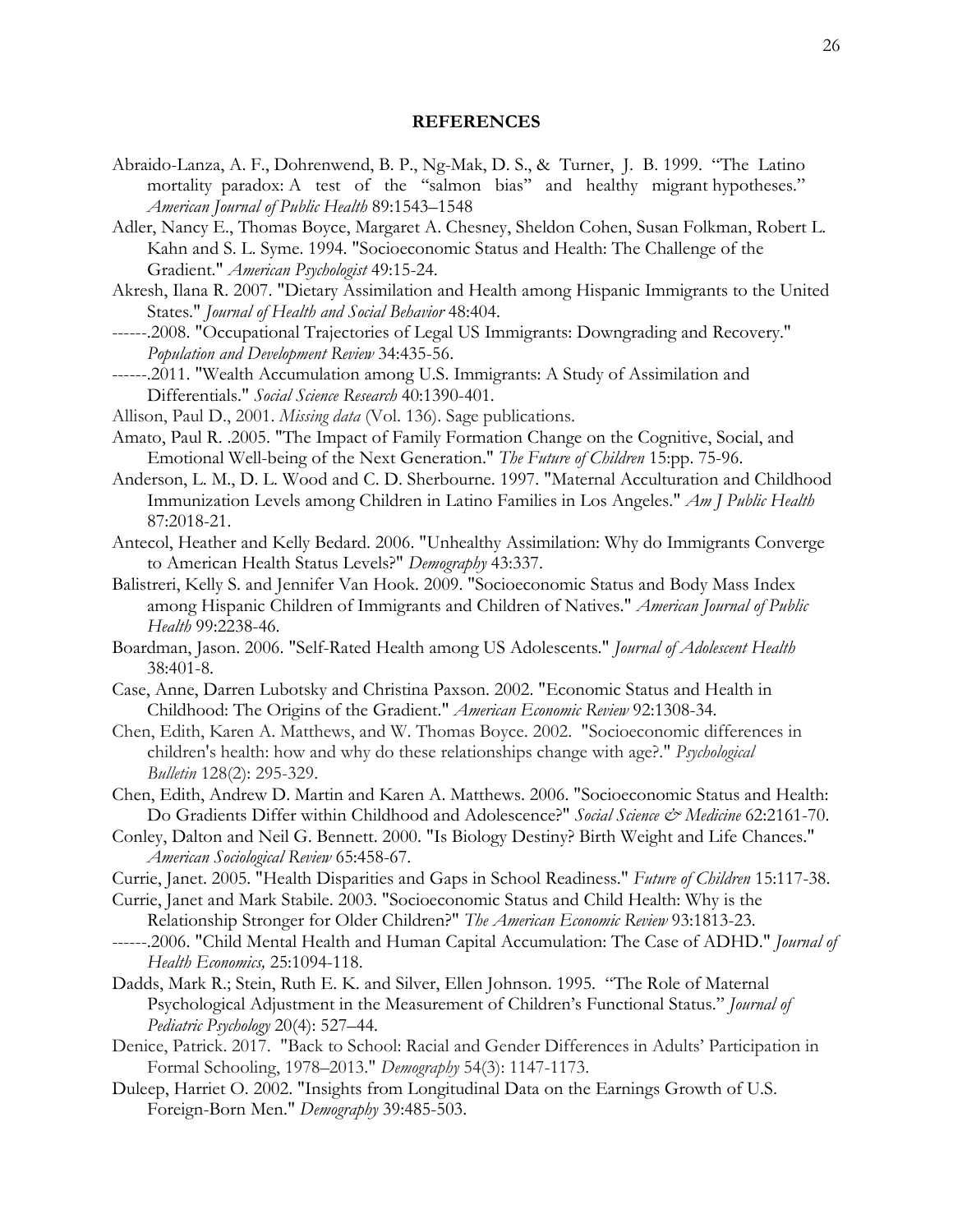- Duncan, Greg J., W. J. Yeung, Jeanne Brooks-Gunn and Judith R. Smith. 1998. "How Much does Childhood Poverty Affect the Life Chances of Children?" *American Sociological Review* 63:pp. 406- 423.
- Duncan, Greg J., Kathleen M. Ziol-Guest and Ariel Kalil. 2010. "Early-Childhood Poverty and Adult Attainment, Behavior, and Health." *Child Development* 81:306-25.
- Edin, Kathryn, Maria J. Kefalas and Joanna M. Reed. 2004. "A Peek Inside the Black Box: What Marriage Means for Poor Unmarried Parents." *Journal of Marriage and Family* 66:1007-14.
- Ellwood, David T. and Christopher Jencks. 2004. "The Uneven Spread of Single-Parent Families: What do we Know? Where do we Look for Answers? " Pp. 3-77 in *Social Inequality,* edited by Kathryn M. Neckerman. New York: Russell Sage Foundation.
- Finch, Brian K. 2003. "Early Origins of the Gradient: The Relationship between Socioeconomic Status and Infant Mortality in the United States." *Demography* 40:675-99.
- Finch, Brian K., Reanne Frank and William A. Vega. 2004. "Acculturation and Acculturation Stress: A Social-Epidemiological Approach to Mexican Migrant Farmworkers' Health." *International Migration Review* 38:236-62.
- Flores, Glenn Lynn Olson, and Sandra C. Tomany-Korman. 2005. "Racial and ethnic disparities in early childhood health and health care." *Pediatrics* 115(2): e183.
- Flores, Glenn and Sandra C. Tomany-Korman. 2008. "Racial and ethnic disparities in medical and dental health, access to care, and use of services in US children." *Pediatrics* 121(2): e286-e298.
- Franzini, Luisa and Maria E. Fernandez-Esquer. 2004. "Socioeconomic, Cultural, and Personal Influences on Health Outcomes in Low Income Mexican-Origin Individuals in Texas." *Social Science & Medicine* 59:1629-46.
- Fuligni, Andrew J. 2001. "A Comparative Longitudinal Approach to Acculturation among Children in Immigrant Families." *Harvard Educational Review* 71:566-79.
- George, Linda K. and Scott M. Lynch. 2003. "Race Differences in Depressive Symptoms: A Dynamic Perspective on Stress Exposure and Vulnerability." *Journal of Health and Social Behavior* 44:353-69.
- Glick, Jennifer E., Frank D. Bean and Jennifer V. W. V. Hook. 1997. "Immigration and Changing Patterns of Extended Family Household Structure in the United States: 1970-1990." *Journal of Marriage and the Family* 59:177-91.
- Goldin, Claudia and Lawrence F. Katz. 1999. "The returns to skill in the United States across the twentieth century." National bureau of economic research Working Paper. No. w7126.
- Goldman, Noreen, Rachel T. Kimbro, Cassio M. Turra and Anne R. Pebley. 2006. "Another Hispanic Paradox: Differences in Socioeconomic Gradients in Health between White and Mexican-Origin Populations." *American Journal of Public Health*.
- Gordon‐Larsen, P., Adair, L.S. and Popkin, B.M., 2003. "The relationship of ethnicity, socioeconomic factors, and overweight in US adolescents." *Obesity*, *11*(1):121-129.
- Harding, J.F., Morris, P.A. and Hughes, D., 2015. "The relationship between maternal education and children's academic outcomes: A theoretical framework." *Journal of Marriage and Family*, *77*(1):60-76.
- Heuveline, Patrick, Jeffrey M. Timberlake and Frank F. Furstenberg. 2003. "Shifting Childrearing to Single Mothers: Results from 17 Western Countries." *Population and Development Review* 29:47-71.
- Hummer, Robert A., Monique Biegler, Peter B. De Turk, et al. "Race/Ethnicity, Nativity, and Infant Mortality in the United States." *Social Forces* 77(3): 1083–1117.
- Idler, Ellen L. and Yael Benyamini. 1997. "Self-Rated Health and Mortality: A Review of Twenty-Seven Community Studies." *Journal of Health and Social Behavior* 38:21-37.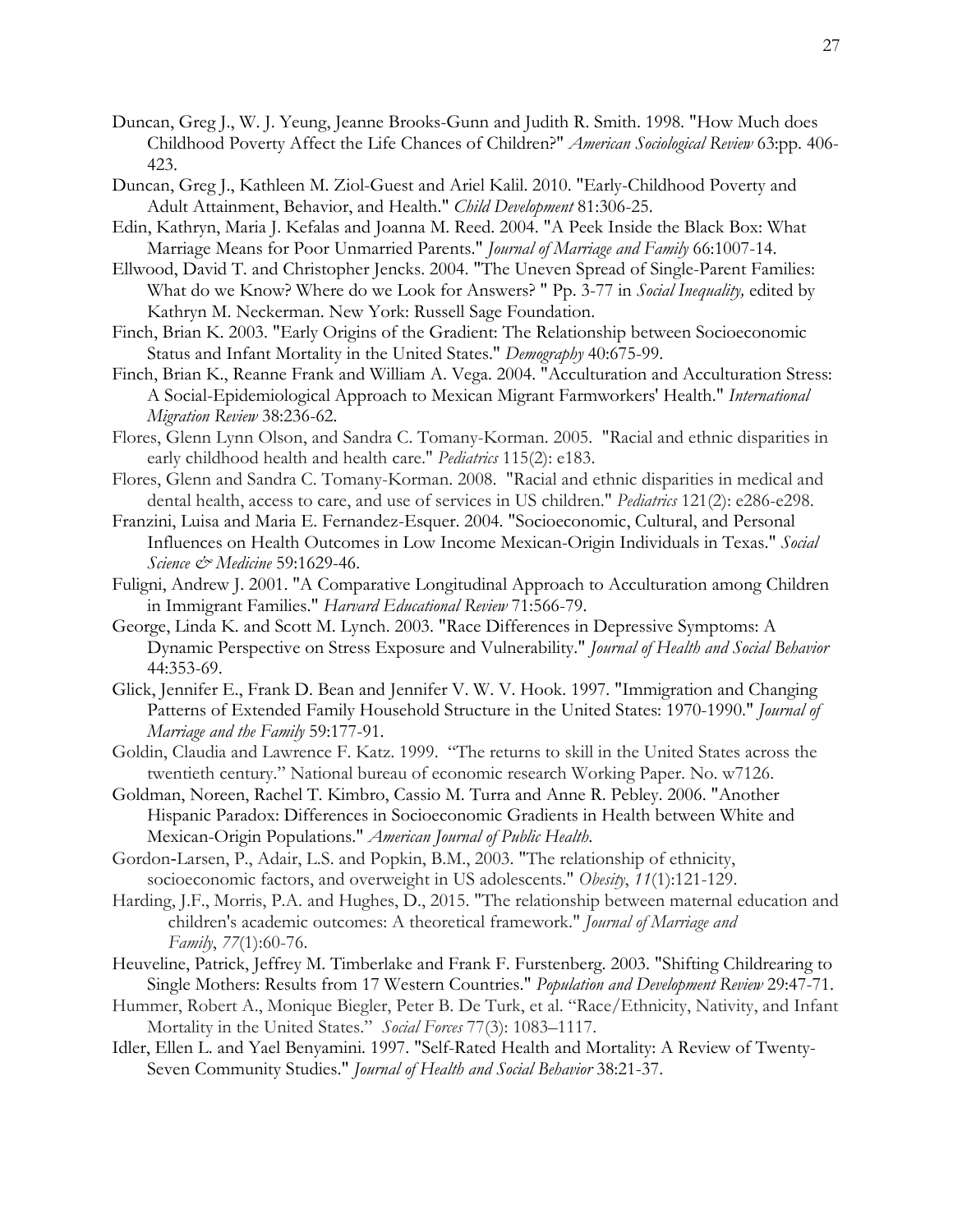- Jackson, Margot I. 2009. "Understanding Links between Adolescent Health and Educational Attainment." *Demography* 46:671-94.
- ------.2010. "A Life Course Perspective on Child Health, Cognition and Occupational Skill Qualifications in Adulthood: Evidence from a British Cohort." *Social Forces* 89:89-116.
- ------.2011. "Nativity Differences in Youths' Weight Trajectories: Foreign-Born Integration during the Transition to Adulthood." *Social Science Research* 40(5): 1419-1433*.*
- Jackson, Margot I., Kathleen Kiernan and Sara McLanahan. 2012. "Immigrant-Native Differences in Child Health: Does Maternal Education Narrow or Widen the Gap?" *Child Development.*
- Jasso, Guillermina, Massey, Douglas S., Rosenzweig, Mark R., Smith, James P. 2004. "Immigrant Health – Selectivity and Acculturation." In: Anderson, Norman B., Barney Cohen, Randy A., Cohen, Barney (Eds.), Critical Perspectives on Racial and Ethnic Differences in Health in Late Life. National Academy Press, Washington, DC, pp. 227–266.
- Kalil, Ariel, Rebecca Ryan and Michael Corey. 2012. "Diverging Destinies: Maternal Education and the Developmental Gradient in Time with Children." *Demography* 49(4): 1361- 1383.
- Kimbro, Rachel T., Sharon Bzostek, Noreen Goldman and Germán Rodríguez. 2008. "Race, Ethnicity, and the Education Gradient in Health." *Health Affairs* 27:361-72.
- Landale, Nancy S., R. Salvador Oropesa, and Bridget K. Gorman. 1999. "Immigration and infant health: Birth outcomes of immigrant and native-born women." *Children of immigrants: Health, adjustment and public assistance*: 244-85.
- Landale, Nancy S., R. S. Oropesa and Cristina Bradatan. 2006. "Hispanic Families in the United States: Family Structure and Process in an Era of Family Change." Pp. 138-79 in *Hispanics and the Future of America,* edited by Marta Tienda and Faith Mitchell. Washington, D.C.
- Landale, Nancy S., Kevin J. A. Thomas and Jennifer V. Hook. 2011. "The Living Arrangements of Children of Immigrants." *The Future of Children* 21:pp. 43-70.
- Lara, Marielena, Cristina Gamboa, M. I. Kahramanian, Leo S. Morales and David E. Hayes Bautista. 2005. "Acculturation and Latino Health in the United States: A Review of the Literature and its Sociopolitical Context." *Annual Review of Public Health* 26:367-97.
- Lu, Michael C. and Neil Halfon. 2003. "Racial and Ethnic Disparities in Birth Outcomes: A Life-Course Perspective." *Maternal and Child Health Journal* 7:13-30.
- Lynch, Scott M. 2003. "Cohort and Life-Course Patterns in the Relationship between Education and Health: A Hierarchical Approach." *Demography* 40:309-31.
- Markides, K. S., & Coreil, J. 1986. "The health of Hispanics in the Southwestern United States: An Epidemiologic Paradox." *Public Health Reports* 101: 253–265
- Marmot, M. G., G. Davey Smith, S. Stansfeld, C. Patel, F. North, J. Head, I. White, E. J. Brunner and A. Feeney. 1991. "Health Inequalities among British Civil Servants: The Whitehall II Study." *Lancet* 337:1387-93.
- Marmot, Michael. 2001. "Inequalities in Health." *The New England Journal of Medicine* 345:134-6.
- McDaniel, Marla, Christina Paxson and Jane Waldfogel. May 2006. "Racial Disparities in Childhood Asthma in the United States: Evidence from the National Health Interview Survey, 1997 to 2003." *Pediatrics* 117:e868-77.
- McLanahan, Sara and Christine Percheski. 2008. "Family Structure and the Reproduction if Inequalities " *Annual Review of Sociology* 34:257-76.
- McLanahan, Sara. 2004. "Diverging Destinies: How Children are Faring Under the Second Demographic Transition." *Demography* 41:pp. 607-627.
- McLanahan, Sara, Tach, Laura, Schneider, Daniel. The causal effects of father absence. Annual Review of Sociology. 2013; 39(1).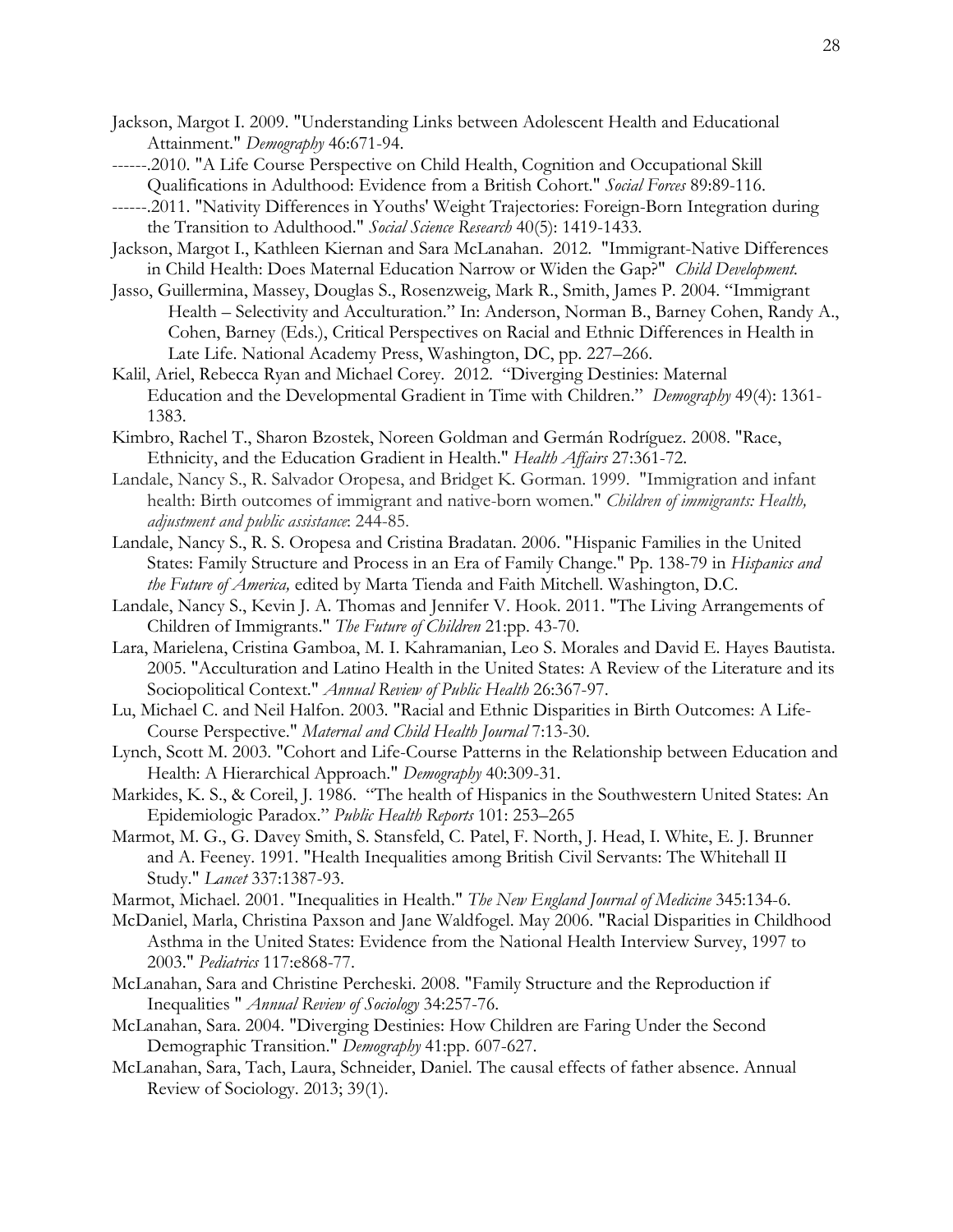- Migration Policy Institute. 2016. "Children in Immigrant Families." Accessed here: https://www.migrationpolicy.org/programs/data-hub/charts/children-immigrant-families
- Padilla, Yolanda C., Jason D. Boardman, Robert A. Hummer, and Marilyn Espitia. 2002. "Is the Mexican American "epidemiologic paradox" advantage at birth maintained through early childhood?" *Social Forces* 80(3): 1101-1123.
- Palloni, Alberto. 2006. "Reproducing Inequalities: Luck, Wallets, and the Enduring Effects of Childhood Health." *Demography* 43:587-615.
- Petersen, Trond, Ishak Saporta and Marc-David L. Seidel. 2000. "Offering a Job: Meritocracy and Social Networks." *The American Journal of Sociology* 106:pp. 763-816.
- Popkin, Barry M., and J. Richard Udry. 1998. "Adolescent obesity increases significantly in second and third generation US immigrants: the National Longitudinal Study of Adolescent Health." *The Journal of nutrition* 128(4): 701-706.
- Portes, Alejandro, William J. Haller, and Luis Eduardo Guarnizo. 2002. "Transnational entrepreneurs: An alternative form of immigrant economic adaptation." *American Sociological Review*: 278-298.
- Smith, James P. 2007. "The Impact of Socioeconomic Status on Health Over the Life-Course." *Journal of Human Resources* XLII:739-64.
- Torche, F., 2011. "The effect of maternal stress on birth outcomes: exploiting a natural experiment." *Demography*, *48*(4):1473-1491.
- Van Hook, Jennifer, Frank D. Bean and Jeffrey Passel. 2005. "Unauthorized Migrants Living in the United States: A Mid-Decade Portrait." *Migration Policy Institute Memo*.
- Viruell-Fuentes, Edna A., Jeffrey D. Morenoff, David R. Williams and James S. House. 2011. "Language of Interview, Self-Rated Health, and the Other Latino Health Puzzle." *American Journal of Public Health* 101:1306-13.
- von Hippel, Paul. 2009. "How to Impute Interactions, Squares and Other Transformed Variables." *Sociological Methodology* 39(1): 265-291.
- Wagmiller, Robert L., Jr, et al. The Dynamics of Economic Disadvantage and Children's Life Chances. American Sociological Review. 2006; 71(5):847–866.
- West, Patrick. 1997. "Health inequalities in the early years: is there equalisation in youth?." *Social science & Medicine* 44(6): 833-858.
- West, Patrick, and Helen Sweeting. 2004. "Evidence on equalisation in health in youth from the West of Scotland." *Social science & Medicine* 59(1): 13-27.
- Winkleby, M. A., D. E. Jatulis, E. Frank and S. P. Fortmann. 1992. "Socioeconomic Status and Health: How Education, Income, and Occupation Contribute to Risk Factors for Cardiovascular Disease." *American Journal of Public Health* 82:816-20.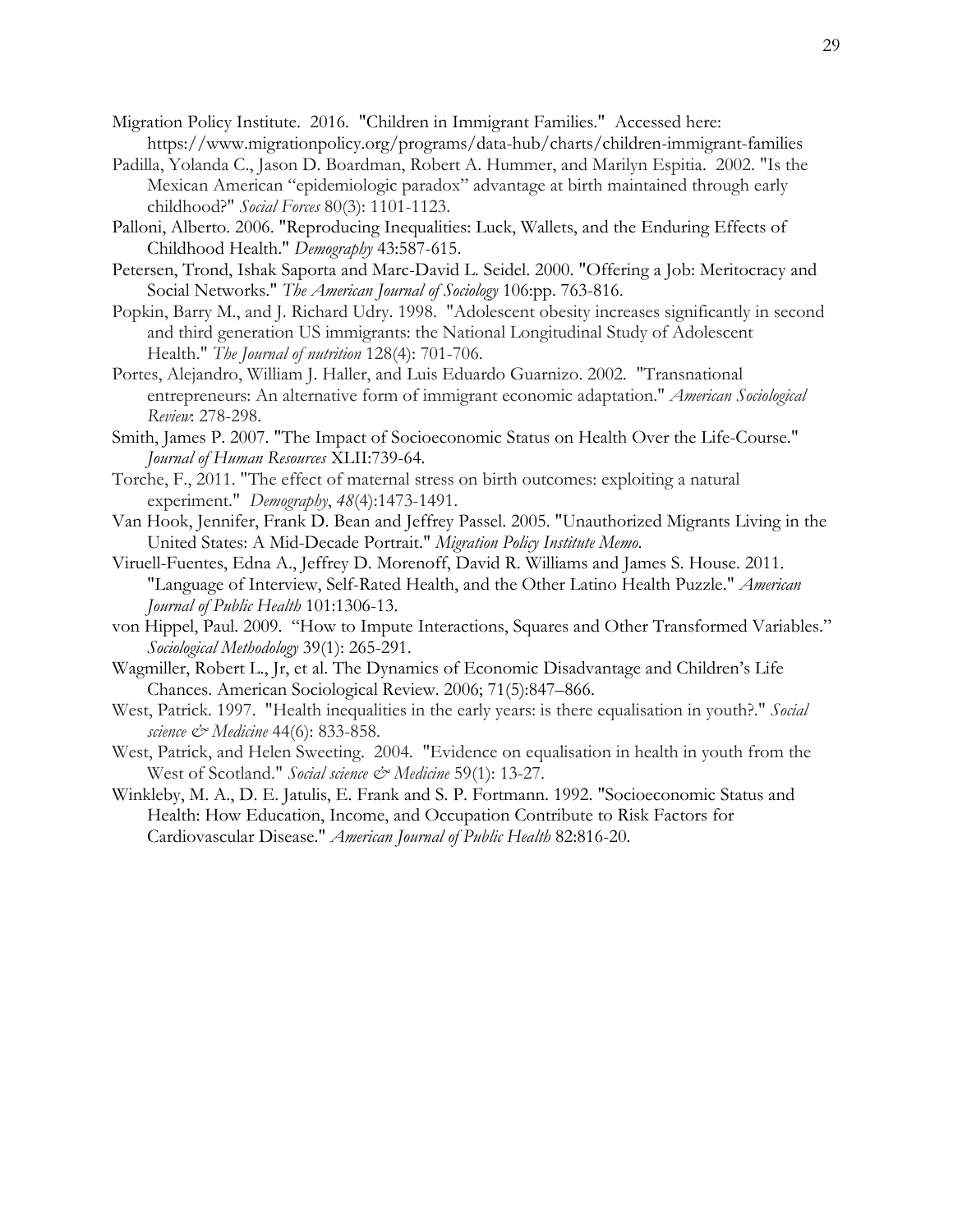|                                   | A: Children of Natives (63.6%) |       |       |       | B: Children of Immigrants (36.4%) |                         |       |          |       |                   |   |            |
|-----------------------------------|--------------------------------|-------|-------|-------|-----------------------------------|-------------------------|-------|----------|-------|-------------------|---|------------|
|                                   | Age 1                          | Age 3 | Age 5 | Age 9 | Age 15                            | Age 1                   | Age 3 |          | Age 5 | Age 9             |   | Age 15     |
| Maternal Health Rating of Child   | 3.600                          | 3.547 | 3.571 | 3.463 | 3.388                             | 3.307 $a$               | 3.267 | $\rm{a}$ | 3.401 | a 3.351 a 3.340   |   |            |
| Maternal Education                |                                |       |       |       |                                   |                         |       |          |       |                   |   |            |
| College or More                   | 0.215                          | 0.225 | 0.228 | 0.249 | 0.288                             | 0.192                   | 0.226 |          | 0.220 | 0.248             |   | 0.280      |
| Some College                      | 0.259                          | 0.291 | 0.332 | 0.397 | 0.398                             | 0.152                   | 0.148 |          | 0.144 | 0.218             |   | 0.249      |
| HS                                | 0.321                          | 0.303 | 0.278 | 0.224 | 0.201                             | a<br>0.294              | 0.278 | $\rm{a}$ | 0.259 | a<br>0.257        | a | a<br>0.214 |
| Less than HS (reference)          | 0.205                          | 0.181 | 0.162 | 0.130 | 0.112                             | 0.363                   | 0.349 |          | 0.377 | 0.277             |   | 0.256      |
| Mother's Race                     |                                |       |       |       |                                   |                         |       |          |       |                   |   |            |
| Non-Hispanic White (reference)    | 0.362                          |       |       |       |                                   | 0.171                   |       |          |       |                   |   |            |
| Hispanic                          | 0.184                          |       |       |       |                                   | 0.499                   |       |          |       |                   |   |            |
| Non-Hispanic Black                | 0.438                          |       |       |       |                                   | а<br>0.165              |       |          |       |                   |   |            |
| Other                             | 0.016                          |       |       |       |                                   | 0.166                   |       |          |       |                   |   |            |
| Income and Faimily Compostion     |                                |       |       |       |                                   |                         |       |          |       |                   |   |            |
| Poverty Ratio                     | 2.740                          | 2.974 | 2.582 | 2.739 | 3.013                             | 2.737                   | 2.968 |          | 2.579 | 2.929             |   | 3.282      |
| Bio-Father Co-residence           | 0.675                          | 0.612 | 0.527 | 0.481 | 0.378                             | 0.868<br>a              | 0.824 | a        | 0.745 | a 0.762           |   | a 0.696 a  |
| Grand-parental Co-residence       | 0.178                          | 0.136 | 0.090 | 0.094 | 0.105                             | 0.184                   | 0.127 |          | 0.118 | $a \quad 0.127$   |   | a 0.141 a  |
| Number of Kids at Home            | 2.313                          | 2.297 | 2.462 | 2.737 | 2.547                             | 2.100<br>$\mathfrak{a}$ | 2.125 | a        | 2.383 | 2.699             |   | 2.543      |
| Onset of Prenatal Care            |                                |       |       |       |                                   |                         |       |          |       |                   |   |            |
| First trimester (reference)       | 0.839                          |       |       |       |                                   | 0.767                   |       |          |       |                   |   |            |
| Second trimester                  | 0.128                          |       |       |       |                                   | 0.167 a                 |       |          |       |                   |   |            |
| Third or Never                    | 0.033                          |       |       |       |                                   | 0.066                   |       |          |       |                   |   |            |
| Doctor Visit Frequency By Age 1   |                                |       |       |       |                                   |                         |       |          |       |                   |   |            |
| Less than Three Times (reference) | 0.056                          |       |       |       |                                   | 0.067                   |       |          |       |                   |   |            |
| Three or More Times               | 0.944                          |       |       |       |                                   | 0.933                   |       |          |       |                   |   |            |
| Other Child and Mother Measures   |                                |       |       |       |                                   |                         |       |          |       |                   |   |            |
| Child's Sex                       | 0.537                          |       |       |       |                                   | 0.587 a                 |       |          |       |                   |   |            |
| Low Birthweight Dummy             | 0.103                          |       |       |       |                                   | 0.051<br><sub>a</sub>   |       |          |       |                   |   |            |
| Age of Mother at Birth            | 26.541                         |       |       |       |                                   | 28.099 a                |       |          |       |                   |   |            |
| Prenatal Smoking Dummy            | 0.166                          |       |       |       |                                   | 0.030<br><sub>a</sub>   |       |          |       |                   |   |            |
| Breastfeeding at Age 1            | 0.569                          |       |       |       |                                   | 0.807<br>a              |       |          |       |                   |   |            |
| Spanish Language Interview        | 0.013                          | 0.013 | 0.010 | 0.009 | 0.008                             | 0.386<br>a              | 0.318 | a        | 0.334 | a 0.310 a 0.293 a |   |            |

**Table 1: Weighted Descriptive Statistics, FFS (N=3,862)**

a denotes significant differences between children of natives and children of immigrants at the same age, at p<0.05

Maternal Education, Mother's Race, Child's Sex, Low Birthweight, Prenatal Smoking, Prenatal Care, Breastfeeding are measured at Age 0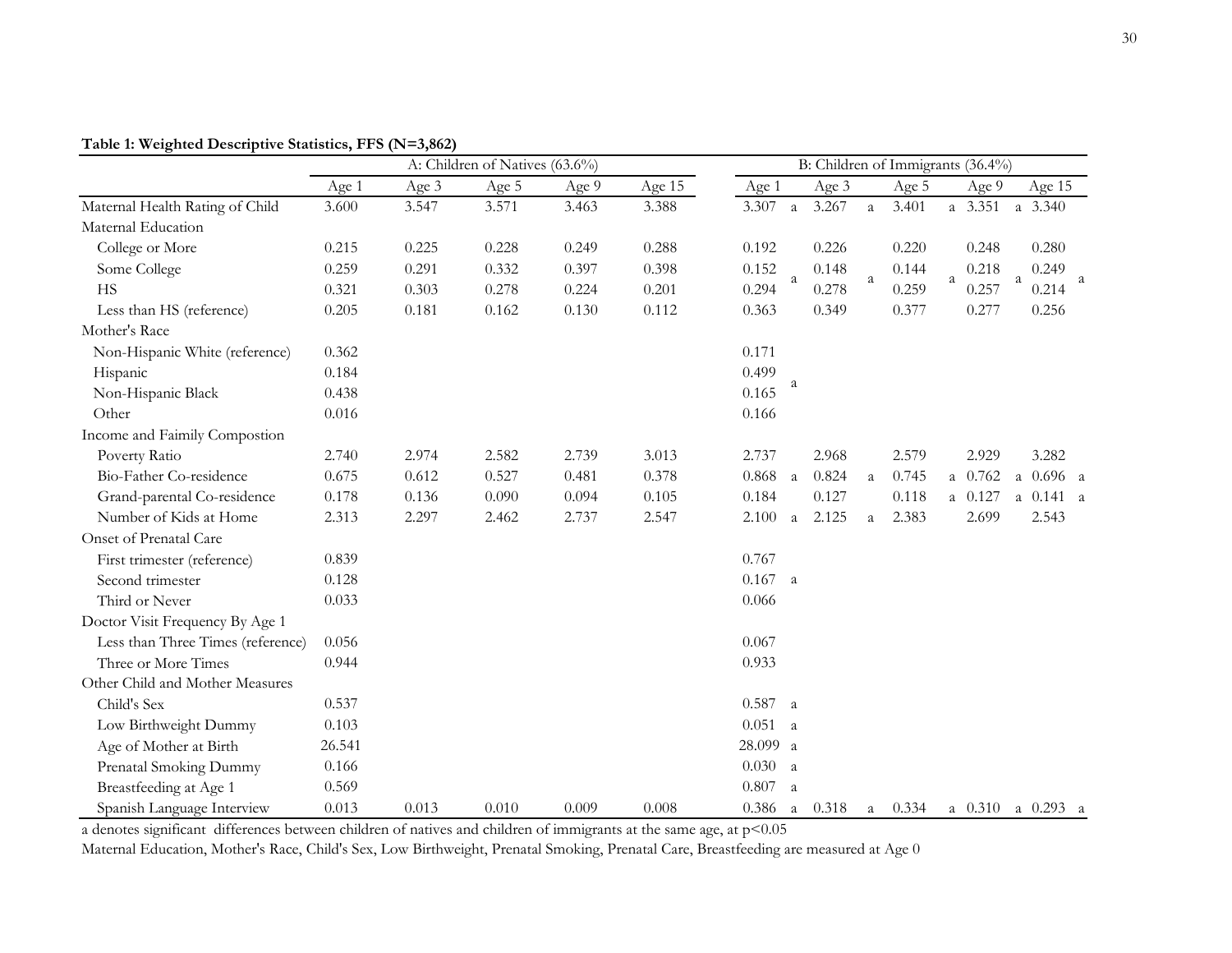**Table 2: Growth Curve Estimates of the Educational Gradient in Parent-Rated Health, by Nativity**

|                                                 | A                    |                 |                        |                      | B                   |                  |                      |                        |                  |               |                 |                  |
|-------------------------------------------------|----------------------|-----------------|------------------------|----------------------|---------------------|------------------|----------------------|------------------------|------------------|---------------|-----------------|------------------|
|                                                 | Children of Natives  |                 | Children of Immigrants |                      | Children of Natives |                  |                      | Children of Immigrants |                  |               |                 |                  |
|                                                 | Intercept $(\alpha)$ | Slope $(\beta)$ | Slope $(\gamma)$       | Intercept $(\alpha)$ | Slope $(\beta)$     | Slope $(\gamma)$ | Intercept $(\alpha)$ | Slope $(\beta)$        | Slope $(\gamma)$ | Intercept (α) | Slope $(\beta)$ | Slope $(\gamma)$ |
| Intercept                                       | $3.703***$           | 0.003           | $-0.001 +$             | 3.535***             | 0.022               | $-0.001$         | $3.716***$           | $-0.008$               | $-0.001$         | $3.610***$    | $-0.000$        | $-0.000$         |
|                                                 | (0.083)              | (0.011)         | (0.001)                | (0.200)              | (0.017)             | (0.001)          | (0.087)              | (0.016)                | (0.001)          | (0.207)       | (0.035)         | (0.002)          |
| Mother Education (ref. Less than HS)            |                      |                 |                        |                      |                     |                  |                      |                        |                  |               |                 |                  |
| Mother HS                                       | $0.110**$            | $-0.032*$       | $0.002*$               | $0.340***a$          | $-0.060*$           | 0.002            | $0.099**$            | $-0.033*$              | $0.002*$         | $0.334***a$   | $-0.059*$       | 0.002            |
|                                                 | (0.037)              | (0.014)         | (0.001)                | (0.078)              | (0.030)             | (0.002)          | (0.037)              | (0.014)                | (0.001)          | (0.079)       | (0.030)         | (0.002)          |
| Mother Some College                             | $0.166***$           | $-0.028*$       | $0.002+$               | $0.350***a$          | $-0.032$            | 0.001            | $0.143***$           | $-0.028*$              | $0.002+$         | $0.341***a$   | $-0.031$        | 0.001            |
|                                                 | (0.037)              | (0.013)         | (0.001)                | (0.076)              | (0.025)             | (0.002)          | (0.037)              | (0.013)                | (0.001)          | (0.079)       | (0.026)         | (0.002)          |
| Mother College or More                          | $0.252***$           | $-0.017$        | 0.001                  | $0.369***$           | $-0.033$            | 0.001            | $0.198***$           | $-0.027$               | 0.001            | $0.376***$    | $-0.035$        | 0.001            |
|                                                 | (0.046)              | (0.014)         | (0.001)                | (0.087)              | (0.028)             | (0.002)          | (0.052)              | (0.017)                | (0.001)          | (0.101)       | (0.035)         | (0.002)          |
| Mother Race (ref. Mother non-Hispanic<br>White) |                      |                 |                        |                      |                     |                  |                      |                        |                  |               |                 |                  |
| Mother Black                                    | $-0.141***$          |                 |                        | $-0.074$             |                     |                  | $-0.083***$          |                        |                  | $-0.052$      |                 |                  |
|                                                 | (0.023)              |                 |                        | (0.081)              |                     |                  | (0.024)              |                        |                  | (0.082)       |                 |                  |
| Mother Hispanic                                 | $-0.101***$          |                 |                        | $-0.063$             |                     |                  | $-0.073*$            |                        |                  | $-0.045$      |                 |                  |
|                                                 | (0.029)              |                 |                        | (0.079)              |                     |                  | (0.029)              |                        |                  | (0.078)       |                 |                  |
| Mother Other Race                               | $-0.133+$            |                 |                        | $-0.094$             |                     |                  | $-0.076$             |                        |                  | $-0.095$      |                 |                  |
|                                                 | (0.078)              |                 |                        | (0.083)              |                     |                  | (0.078)              |                        |                  | (0.084)       |                 |                  |
| Poverty Ratio                                   |                      |                 |                        |                      |                     |                  | $0.014*$             | 0.002                  | $-0.000$         | $-0.004$      | 0.001           | 0.000            |
|                                                 |                      |                 |                        |                      |                     |                  | (0.006)              | (0.002)                | (0.000)          | (0.010)       | (0.004)         | (0.000)          |
| Live with Bio-Father                            |                      |                 |                        |                      |                     |                  | $0.089**$            | 0.007                  | $-0.000$         | 0.021         | 0.012           | $-0.001$         |
|                                                 |                      |                 |                        |                      |                     |                  | (0.027)              | (0.010)                | (0.001)          | (0.069)       | (0.024)         | (0.002)          |
| Live with Grandparent(s)                        |                      |                 |                        |                      |                     |                  | 0.043                | $0.000\,$              | 0.000            | $-0.012$      | $-0.018$        | 0.001            |
|                                                 |                      |                 |                        |                      |                     |                  | (0.033)              | (0.014)                | (0.001)          | (0.071)       | (0.029)         | (0.002)          |
| Number of Kids                                  |                      |                 |                        |                      |                     |                  | $-0.023*$            | 0.004                  | $-0.000$         | $-0.023$      | 0.006           | $-0.000$         |
|                                                 |                      |                 |                        |                      |                     |                  | (0.010)              | (0.004)                | (0.000)          | (0.023)       | (0.009)         | (0.001)          |
| Adjusted R-squared                              |                      | 0.033           |                        |                      | 0.093               |                  |                      | 0.043                  |                  |               | 0.093           |                  |
| N (Person)                                      |                      | 3077            |                        |                      | 785                 |                  |                      | 3077                   |                  |               | 785             |                  |
| N (Person-years)                                |                      | 13,675          |                        |                      | 3,127               |                  |                      | 13,675                 |                  |               | 3,127           |                  |

Cluster robust standard errors in parentheses

\*\*\* p<0.001, \*\* p<0.01, \* p<0.05, + p<0.1

a denotes significant differences between children of natives and children of immigrants, at p<0.05

Other covariates are mother's age at birth, timing of onset of prenatal care, doctor's visit frequency, smoking during pregnancy, breastfeeding, low birthweight, child sex, Spanish interview (TVC)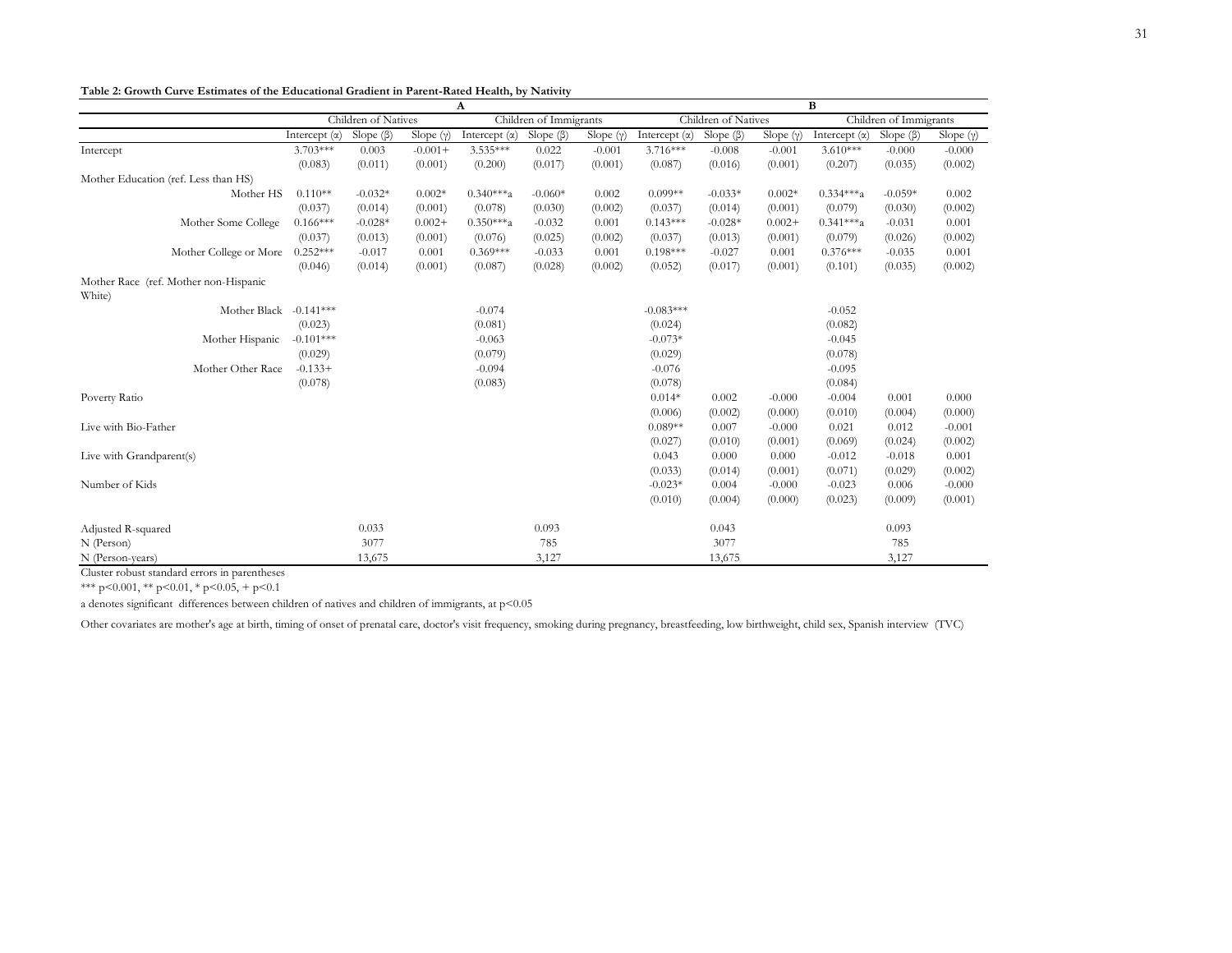



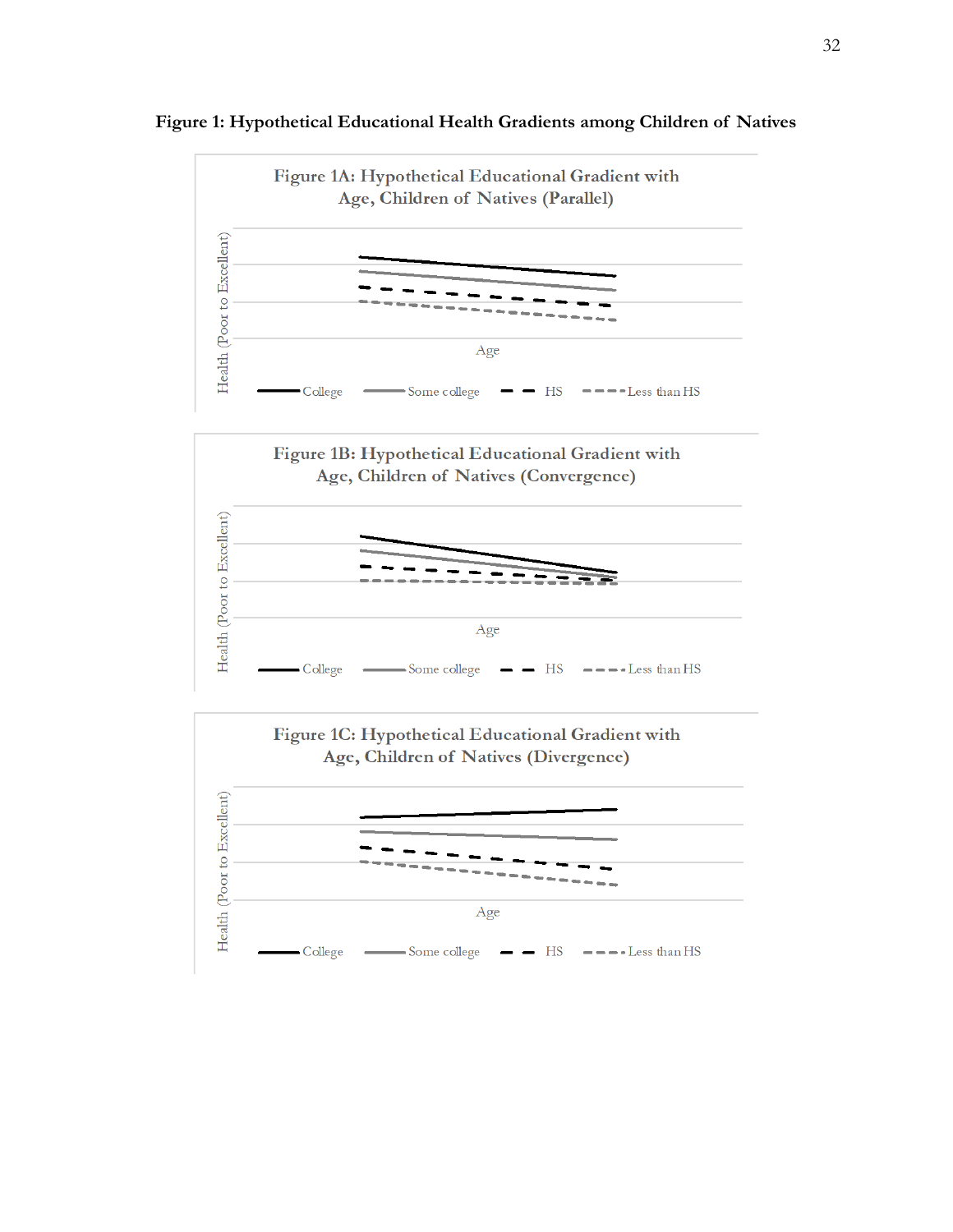

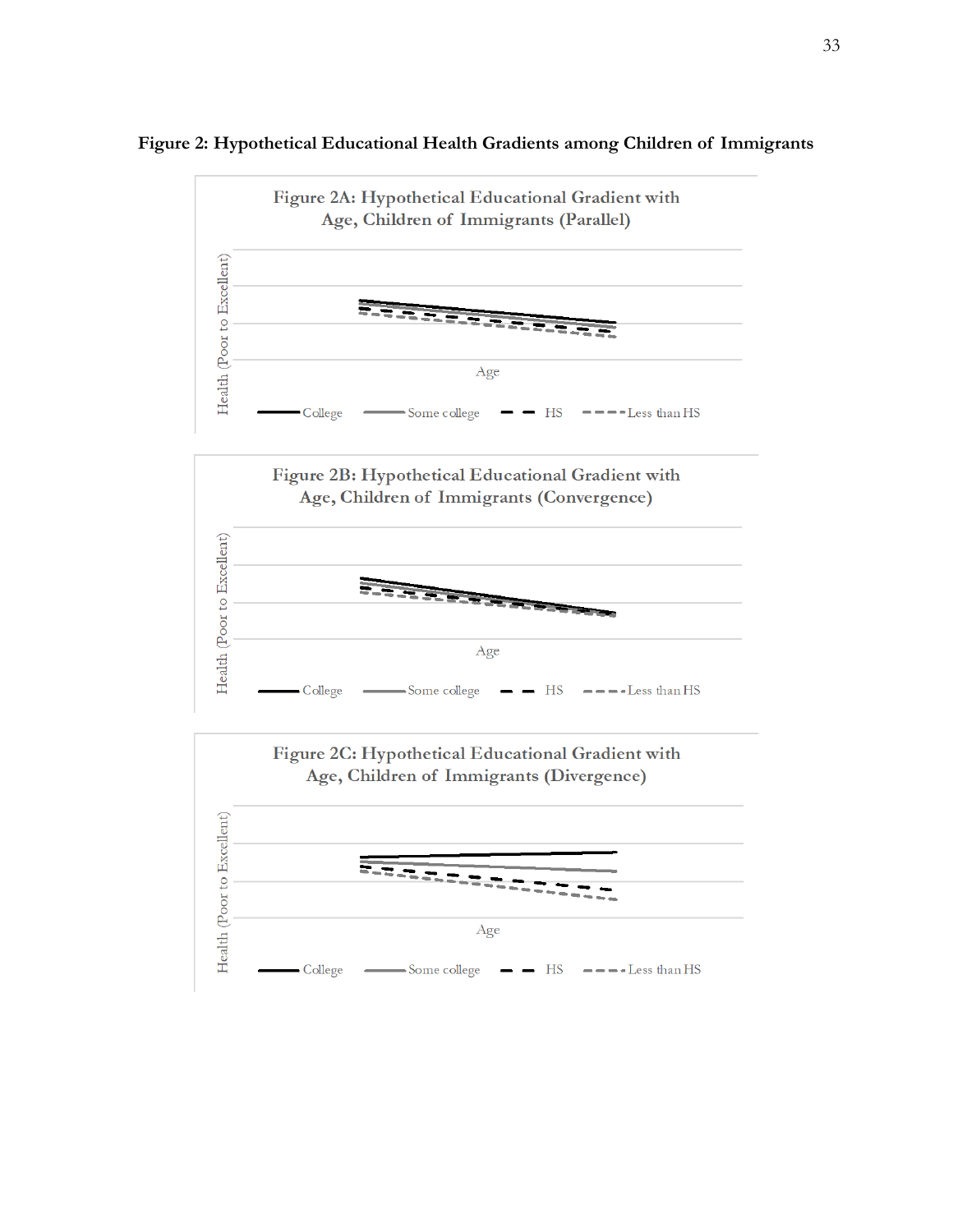

**Figure 3: Trajectories of Health among Children of Natives**

Note: This figure shows average trajectories of health ratings by levels of maternal education among children of natives. This figure is estimated from coefficients in Panel A (Children of Natives) of Table 2. All variables except for age and maternal education are held constant at the grand mean of a merged sample of children

of natives and immigrants.





Note: This figure shows average trajectories of health ratings by levels of maternal education among children of immigrants. This figure is estimated from coefficients in Panel A (Children of Immigrants) of Table 2. All variables except for age and maternal education are held constant at the grand mean of a merged sample of children of natives and immigrants.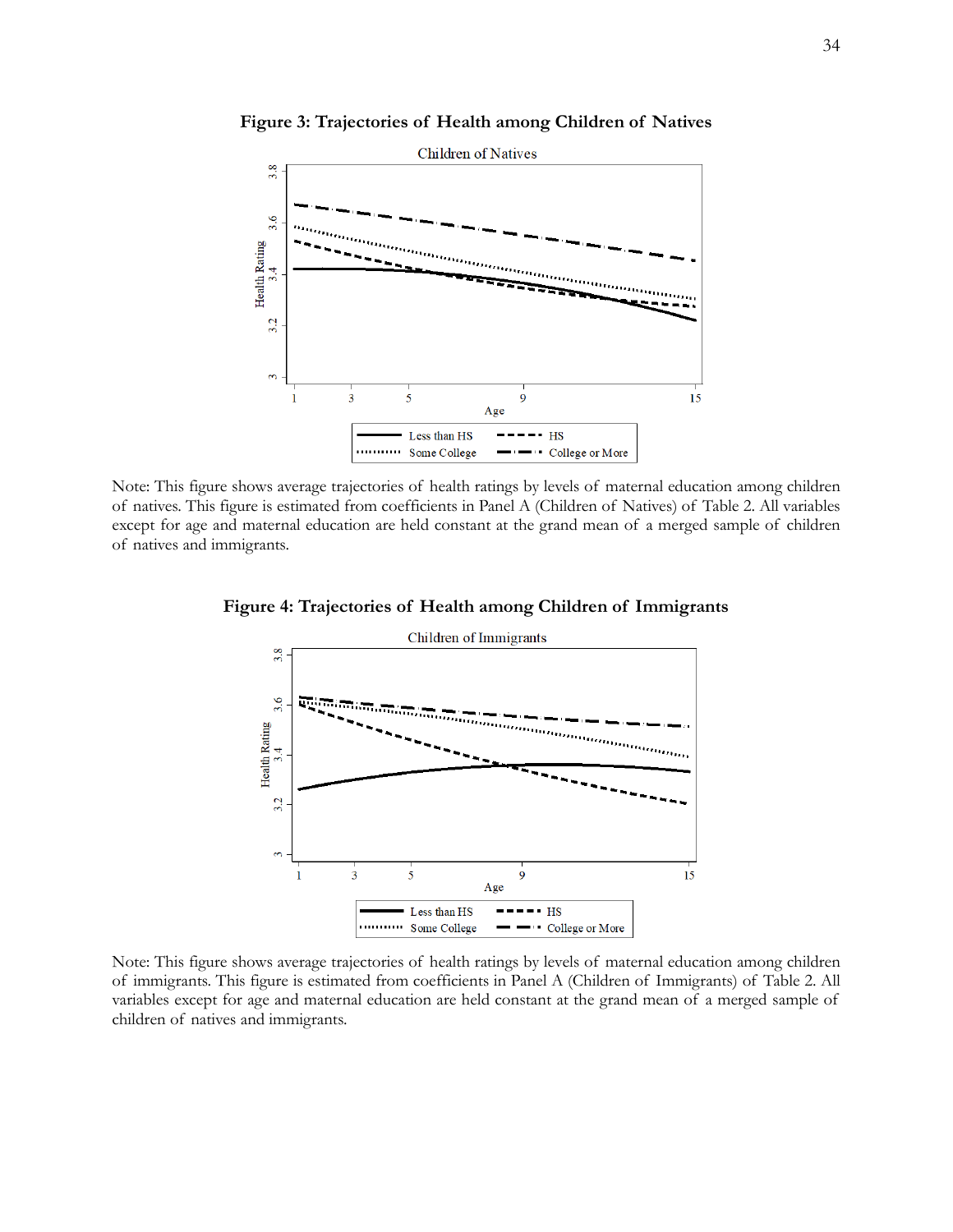### **Figure 5: Differences in Predicted Health Ratings by Maternal Education between Children of Immigrants and Natives**



 $*$  p<0.05, + p<0.1

Note: This figure shows nativity differences in predicted health ratings among children with the same levels of maternal education. The differences between the trajectories in Figure 3 and 4 correspond to these differences. Positive differences indicate that children of immigrants are healthier, and negative differences indicate that children of natives are healthier. See Appendix Table 1.

# **Figure 6: Differences in Predicted Health Ratings by Maternal Education between Children of Immigrants and Natives**



 $*$  p<0.05, + p<0.1

Note: This figure shows nativity differences in predicted health ratings among children with the same levels of maternal education, net of family income and family composition. Positive differences indicate that children of immigrants are healthier, and negative differences indicate that children of natives are healthier. See Appendix Table 2.